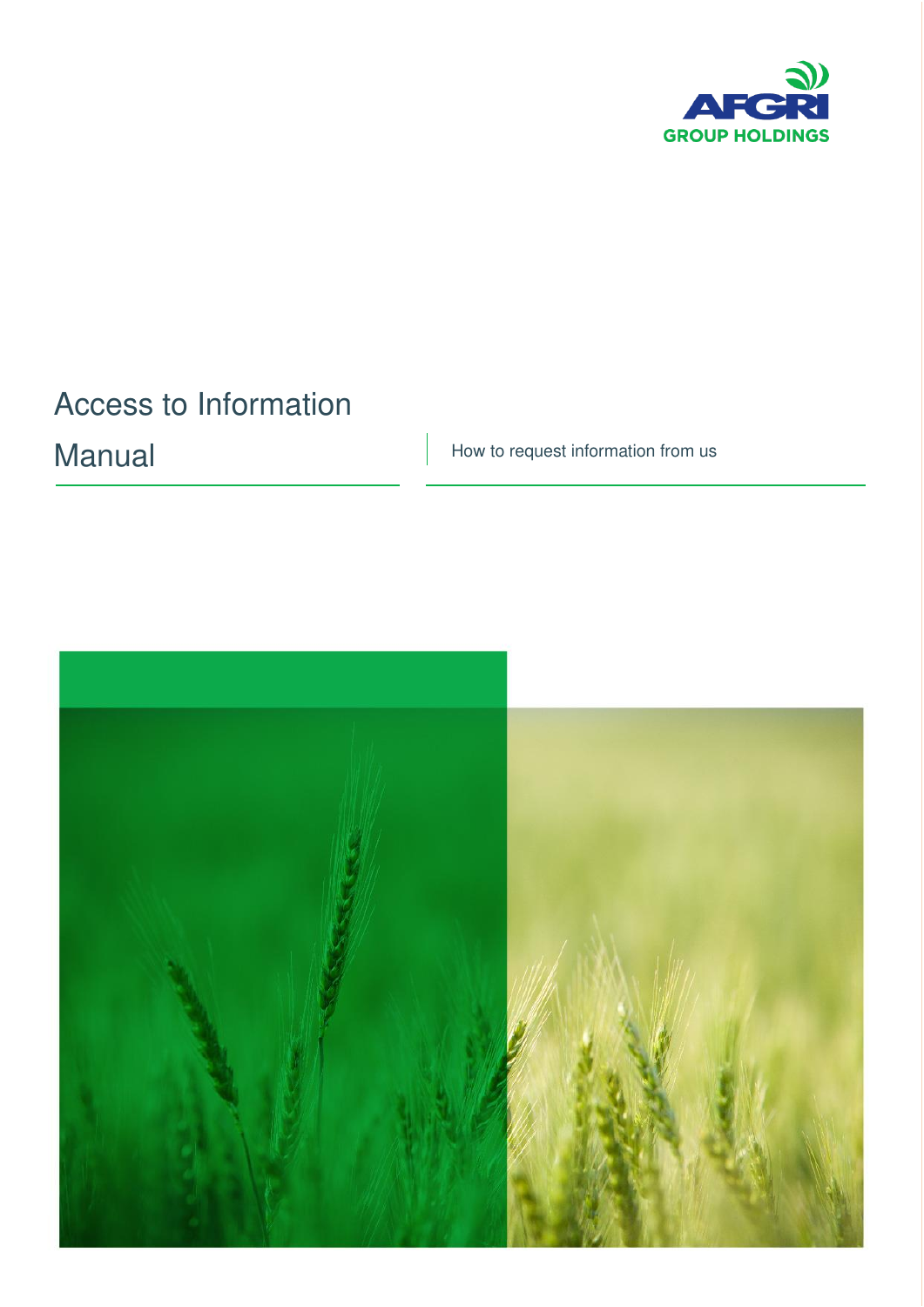

## **TABLE OF CONTENTS PAGE NO.**

| <b>1 BACKGROUND</b> |                                                                       | $\overline{2}$ |
|---------------------|-----------------------------------------------------------------------|----------------|
| 1.1.                | The Promotion of Access to Information Act 2 Of 2000 ("PAIA") and the |                |
|                     | Protection of Personal Information Act 4 Of 2013 ("POPI")             |                |
| 1.2.                | What is the purposed of this Manual?                                  | $\overline{2}$ |
|                     | <b>2 COMPANY OVERVIEW AND DETAILS</b>                                 | 3              |
|                     | <b>3 INFORMATION REGULATOR'S GUIDE</b>                                | 3              |
|                     | <b>4 AUTOMATIC DISCLOSURES</b>                                        | 5              |
|                     | <b>5 TYPES AND CATEGORIES OF RECORDS</b>                              | 5              |
| 5.1                 | Records held in accordance with other legislation                     | 5              |
| 5.2                 | <b>Subject Categories of Records</b>                                  | 7              |
|                     | <b>6 ACCESS PROCEDURE</b>                                             | 9              |
| 6.1                 | <b>Access Request Procedure</b>                                       | 9              |
| 6.2                 | <b>Payment of Fees</b>                                                | 10             |
| 6.3                 | <b>Notification of Decision</b>                                       | 10             |
| 6.4                 | <b>Third Party Notification</b>                                       | 11             |
|                     | <b>7 GROUNDS FOR REFUSAL OF ACCESS TO RECORDS</b>                     | 12             |
| <b>8 REMEDIES</b>   |                                                                       | 14             |
|                     | <b>9 COMPLAINTS TO THE REGULATOR</b>                                  | 14             |
|                     | <b>10 APPLICATION TO COURT</b>                                        | 14             |
|                     | <b>11 DETAILS ON THE PROCESSING OF PERSONAL INFORMATION</b>           | 15             |
| Schedule 1          | <b>AFGRI Group: Subsidiaries and Affiliates</b>                       | 19             |
| Schedule 2          | Form C Access Request Form                                            | 20             |
| Schedule 3          | Fees in Respect of Private Bodies                                     | 24             |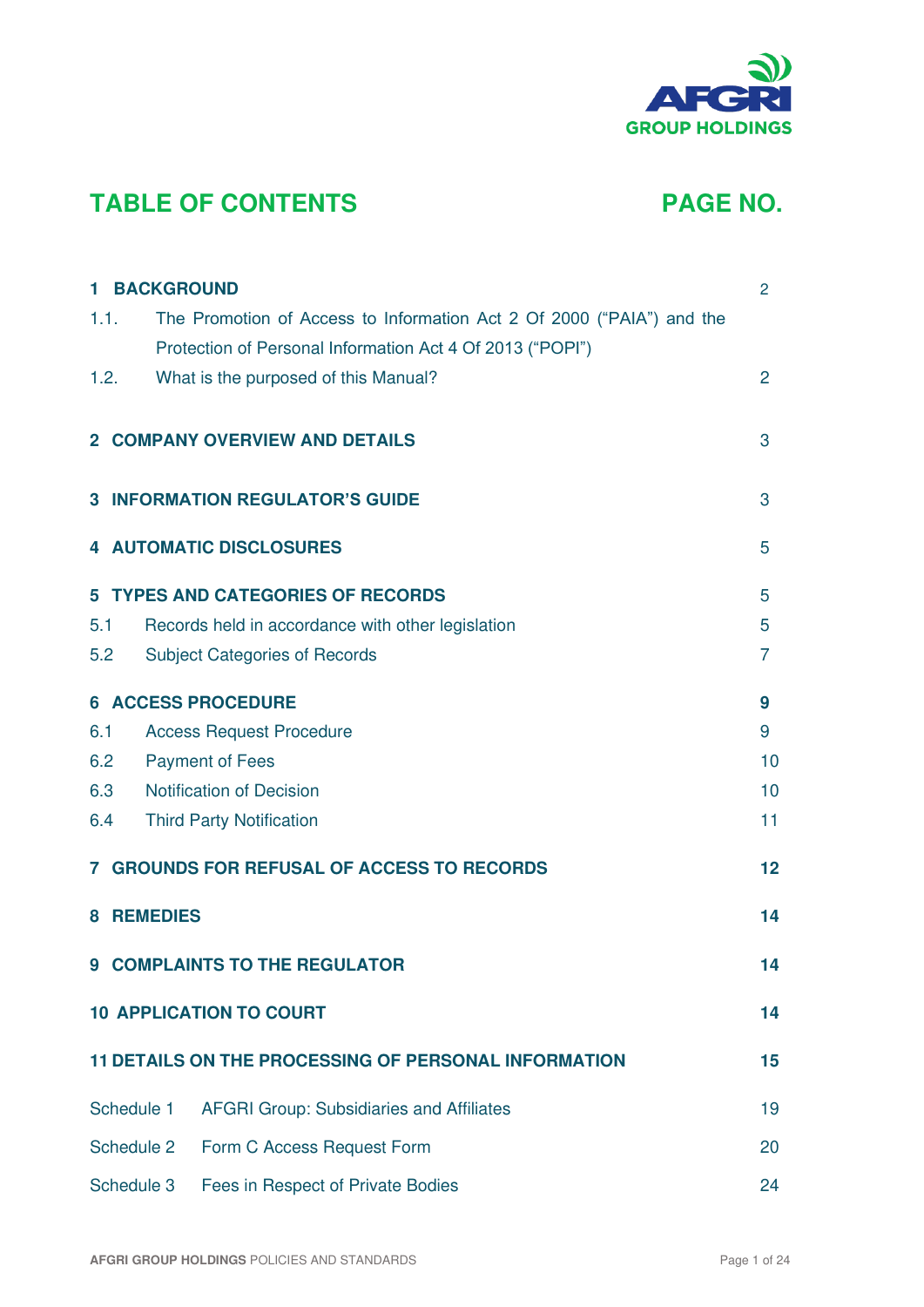### **1. BACKGROUND**

### **1.1 THE PROMOTION OF ACCESS TO INFORMATION ACT 2 OF 2000 ("PAIA") AND THE PROTECTION OF PERSONAL INFORMATION ACT 4 OF 2013 ("POPI")**

PAIA provides for the constitutional right of access to any information held by the State or another person, where any person requires such access to exercise or protect a legitimate right.

POPI provides for *inter alia* the protection of personal information processed by public and private bodies and the regulation thereof. POPI has amended portions of PAIA and has established the Information Regulator, which has replaced the South African Human Rights Commission insofar as PAIA is concerned.

Should a request be made in terms of PAIA, the body to whom the request is made is obliged to release the information, subject to other applicable legislative and/or regulatory requirements, except where PAIA expressly provides that the information may or must not be released.

Section 51 of PAIA, requires that all private bodies compile a manual providing for the procedure to request information held by such private body, as well as certain information regarding the processing of personal information.

### **1.2 WHAT IS THE PURPOSE OF THIS MANUAL?**

This manual has been prepared in terms of section 51 PAIA and updated in the light of POPI. ("**the Manual**"). This Manual applies to AFGRI Group Holdings Proprietary Limited, its affiliates and subsidiaries, as reflected in Schedule 1 hereto (collectively "**the AFGRI Group**"). This Manual is intended to:

- give a description of the records held by and on behalf of the AFGRI Group; and
- to outline the procedure to be followed and the fees payable when requesting access to any of these records in the exercise of the right of access to information with a view of enabling requesters to obtain records which they are entitled to in a quick, easy and accessible manner.

This Manual is available for public inspection:

- at the physical address of the AFGRI Group, recorded in paragraph 4 below, free of charge;
- on the AFGRI Group's website/s, free of charge;
- in hard copy, on request by any person (along with payment of a prescribed fee).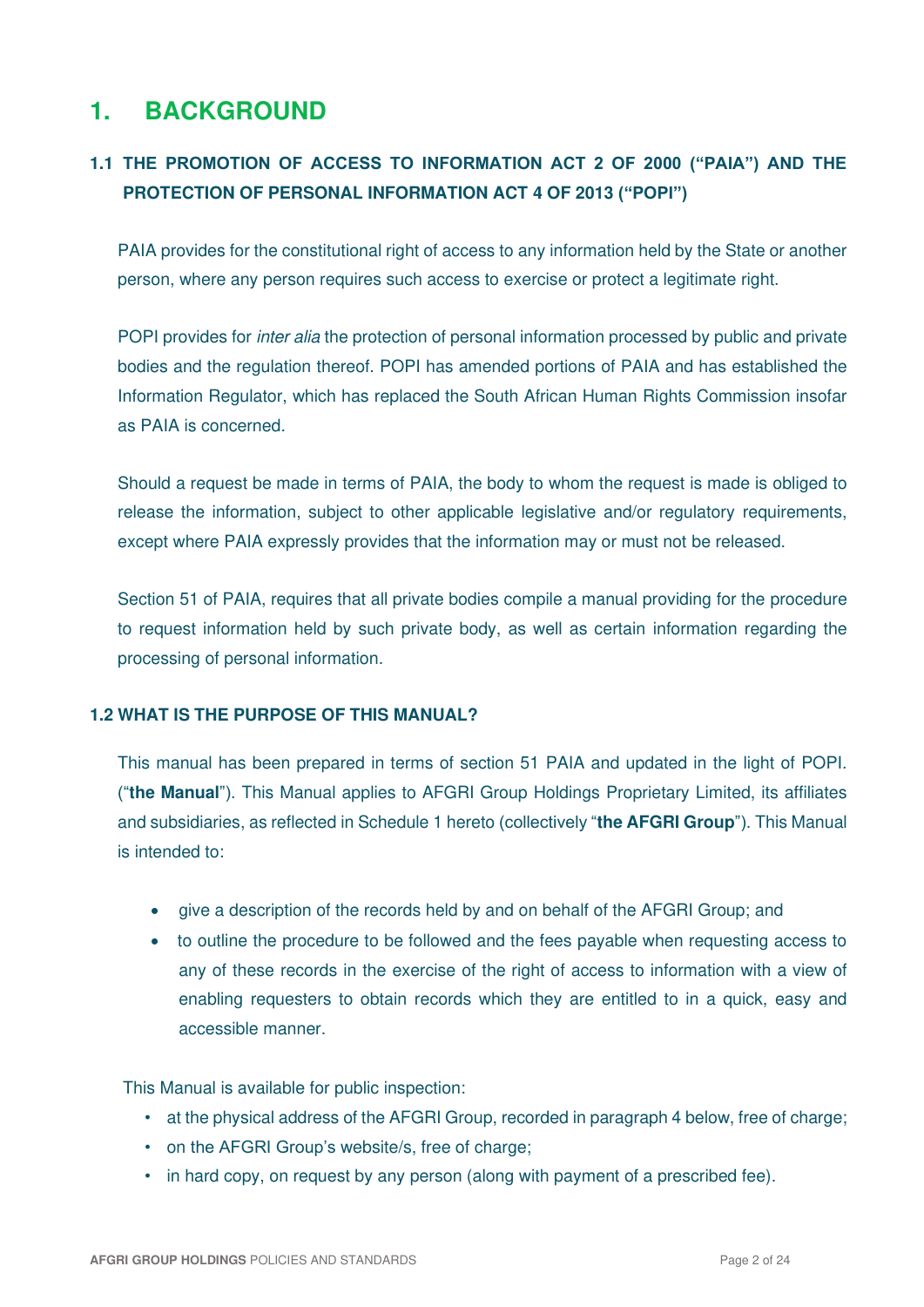### **2. COMPANY OVERVIEW AND DETAILS**

### \*Section 51(1)(a) of PAIA

AFGRI Group Holdings Proprietary Limited is an investment holding company with interests in a number of food, agriculture and financial services related companies providing products and services to ensure sustainable agriculture and food security and operates through several subsidiary and associate companies, as reflected in Schedule 1 of this Manual. The AFGRI Group's contact details is as follows:

| <b>Chief Executive Officer</b>     | <b>Norman Celliers</b>                                                 |
|------------------------------------|------------------------------------------------------------------------|
| <b>Information Officer</b>         | <b>Pieter Badenhorst</b>                                               |
| <b>Deputy Information Officers</b> | <b>Janneke Wessels</b>                                                 |
|                                    | <b>Pierre Durand</b>                                                   |
| <b>Physical Address</b>            | 12 Byls Bridge Bridge Boulevard<br><b>Highveld Ext 73</b><br>Centurion |
| <b>Postal Address</b>              | PO Box 11054<br>Centurion<br>0046                                      |
| Tel nr                             | +27 11 063 2347                                                        |
| E-mail                             | informationofficer@afgri.co.za                                         |

### **3. INFORMATION REGULATOR'S GUIDE**

### \*Section 51(1)(b)(i) of PAIA

The South African Human Rights Commission (the "**SAHRC**") and/or the Information Regulator have compiled a guide, as contemplated in section 10 of PAIA, containing information to assist any person who wishes to exercise any right as contemplated in PAIA.

This guide may be obtained by any person from the SAHRC website at [www.sahrc.org.za](http://www.sahrc.org.za/) and/or the Information Regulator website at [www.justice.gov.za/inforeg/](http://www.justice.gov.za/inforeg/) and any enquiries regarding the guide may be directed to: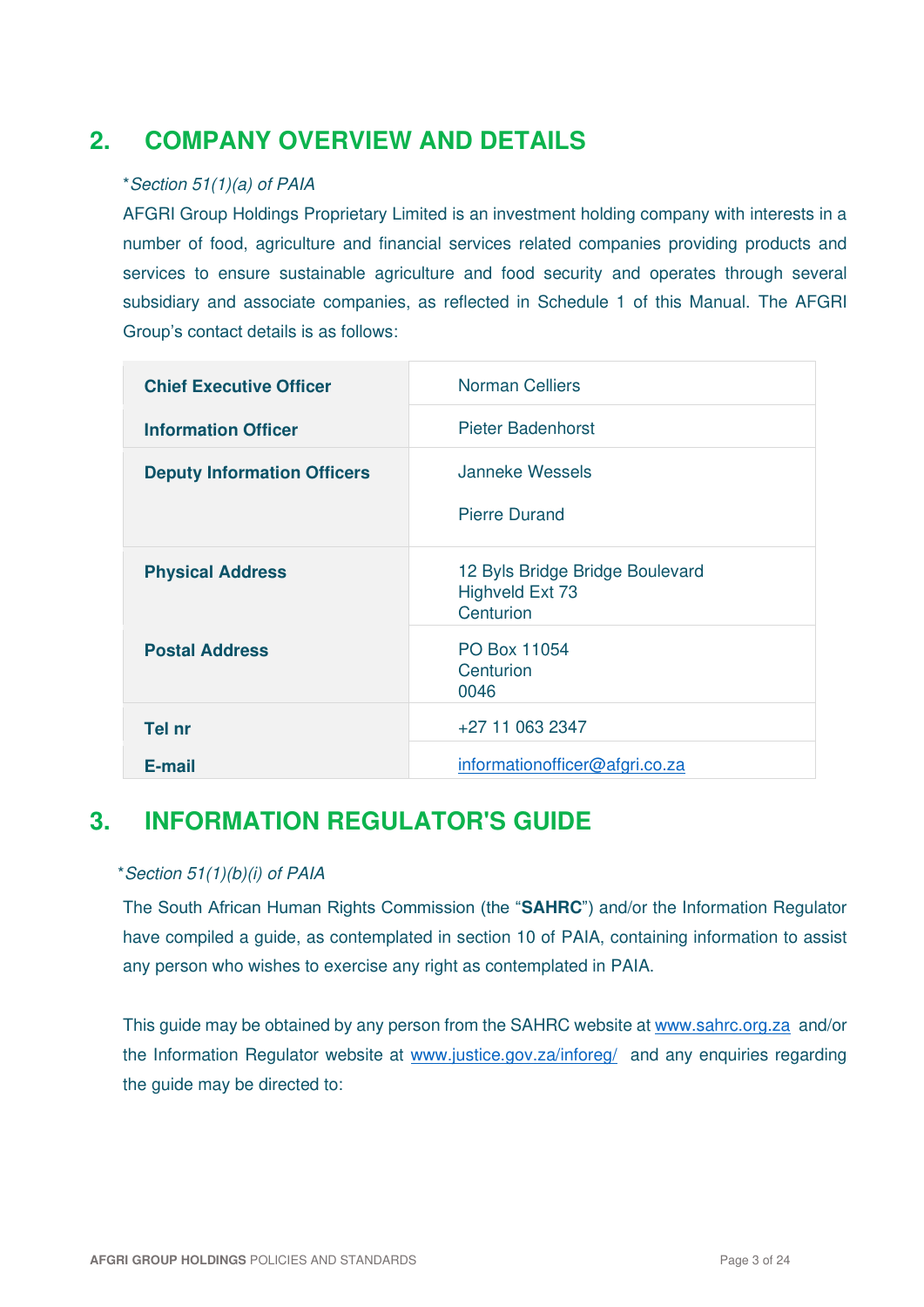| <b>SAHRC: PAIA Unit</b><br>The Research and<br><b>Documentation Department</b> | <b>Physical Address:</b><br>33 Hoofd Street<br><b>Braamfontein</b><br>Johannesburg<br><b>Postal Address:</b><br>Private Bag X2700<br>Houghton<br>2041                          |
|--------------------------------------------------------------------------------|--------------------------------------------------------------------------------------------------------------------------------------------------------------------------------|
|                                                                                | Telephone: +27 11 877 3600 /+27 11 877 3645<br>Telefax: +27 11 403 0625<br>Website: www.sahrc.org.za<br>Email: section51.paia@sahrc.org.za                                     |
| <b>Information Regulator</b>                                                   | <b>Physical Address:</b><br>JD House 27 Stiemens Street,<br>Braamfontein,<br>Johannesburg                                                                                      |
|                                                                                | <b>Postal Address:</b><br>P.O Box 31533<br><b>Braamfontein</b><br>Johannesburg<br>2017                                                                                         |
|                                                                                | Telephone Number: +27 (0) 10 023 5207<br>Fax Number: (011) 403-0668<br>Complaints email:<br>complaints.IR@justice.gov.za<br>General enquiries email:<br>inforeg@justice.gov.za |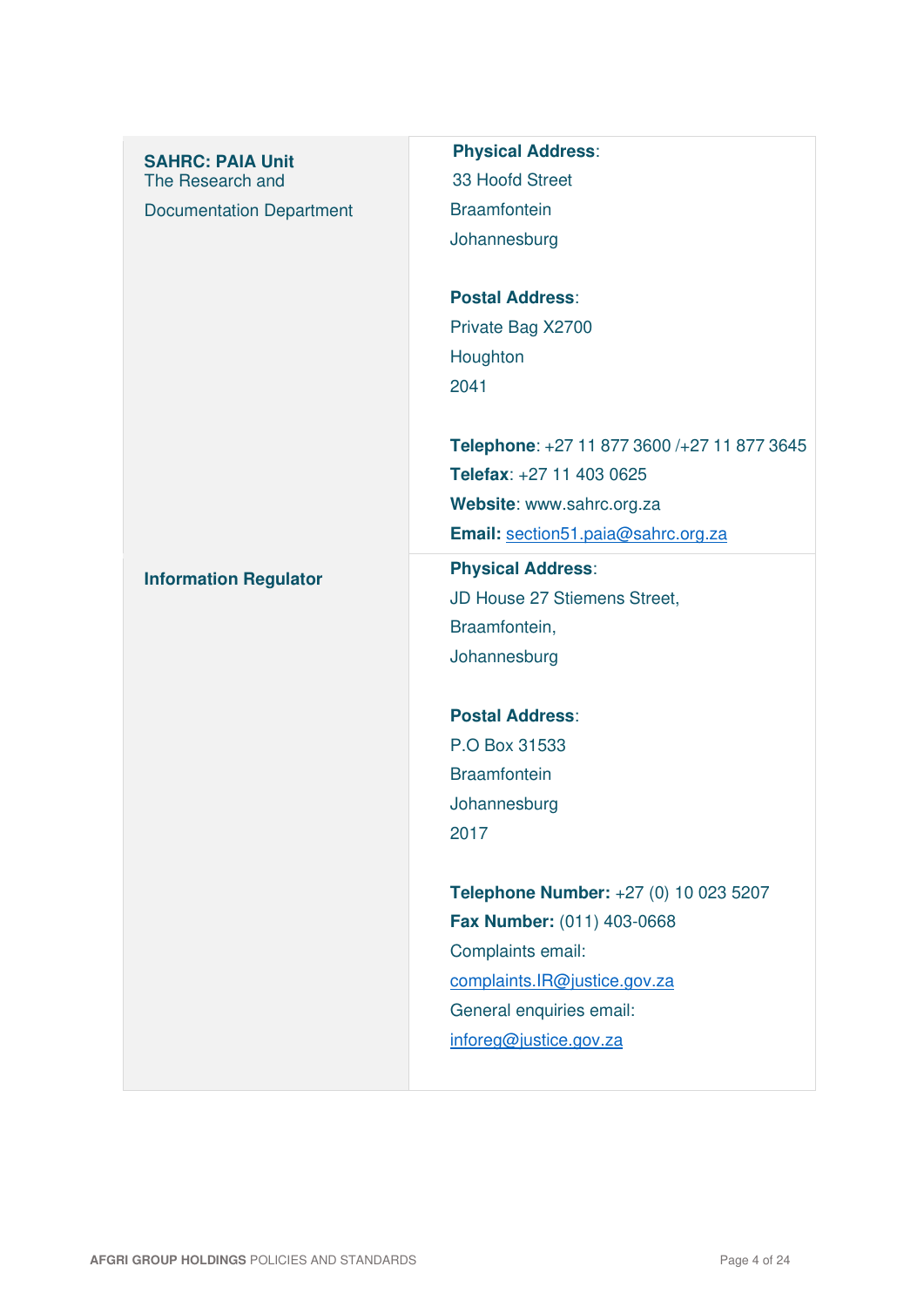## **4. AUTOMATIC DISCLOSURES**

### \*Section 51(1)(b)(ii) of PAIA

A private body may, on a voluntary basis, make available a description of categories of records that are automatically available without a person having to request access in terms of PAIA. The only fee for access to these records may be a prescribed fee for reproduction.

The following categories of records are automatically available for inspection, purchase or photocopying. You do not need to request this information in terms of PAIA. You may request these categories of information from the Information Officer at [informationofficer@afgri.co.za](mailto:informationofficer@afgri.co.za) :

- Newsletters / magazines intended for public viewing:
- Pamphlets / brochures intended for public viewing; and
- Other records of a public nature, typically those disclosed on the AFGRI Group's website.

### **5. TYPES AND CATEGORIES OF RECORDS**

### 5.1. **RECORDS HELD IN ACCORDANCE WITH OTHER LEGISLATION**

### \*Section 51(1)(b)(iii) of PAIA

To the extent applicable to its operations, the AFGRI Group keeps information and documents as may be required in terms of legislation other than PAIA.

Certain legislation provides that private bodies shall allow access to specific records, upon request thereof. Unless disclosure of a record is prohibited in terms of PAIA, POPI, any other legislation, regulations, contractual agreements or otherwise and provided an interested party is entitled thereto, the AFGRI Group shall make available for inspection such records requested by an interested party. Any disclosure will always be subject to meeting the requirements and conditions of PAIA, the applicable legislation and the AFGRI Group's internal policies and procedures.

Below is a non-exhaustive list of legislation that may require the AFGRI Group to keep records.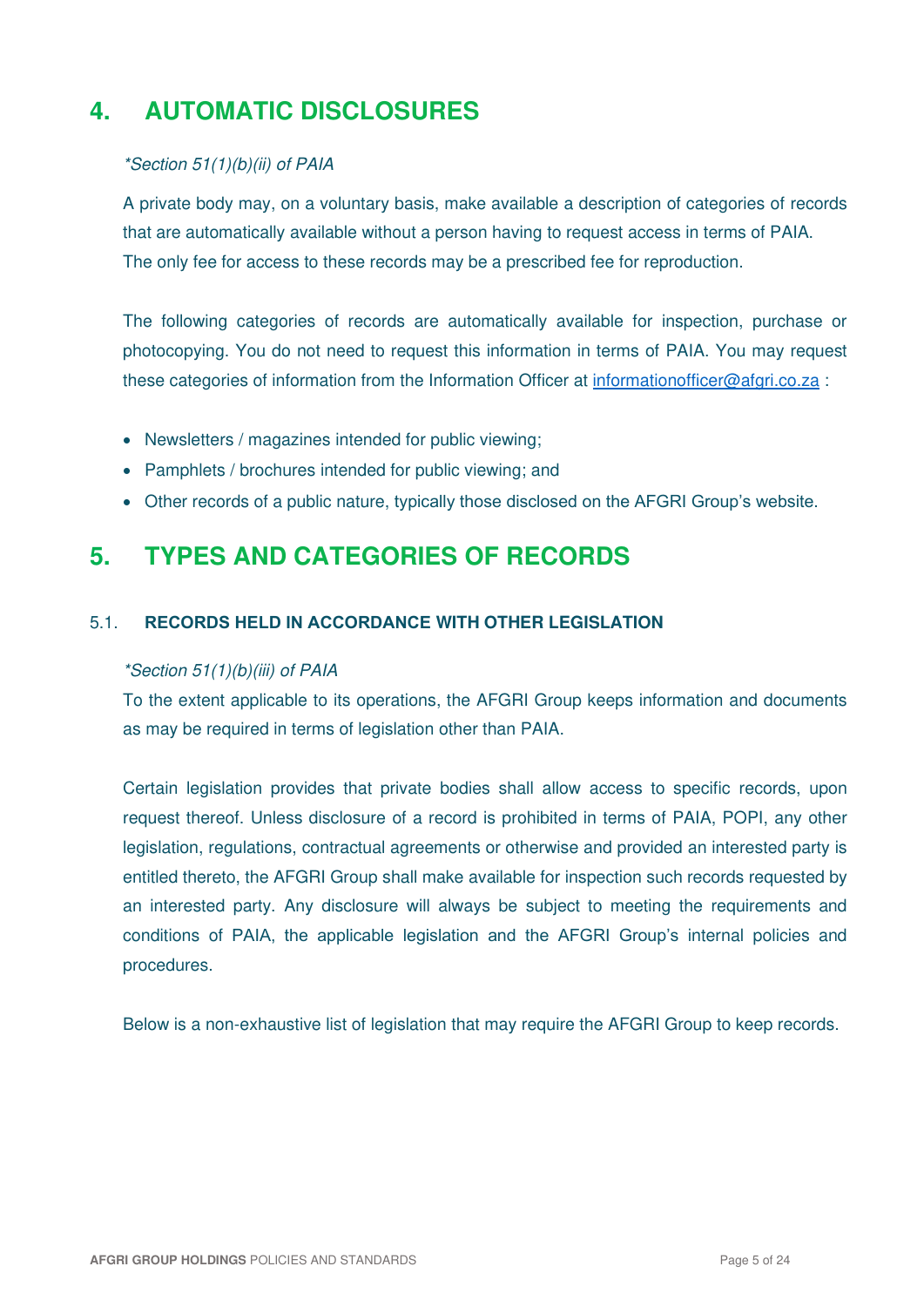- Agriculture Product Standards Act, No. 119 of 1990
- Basic Conditions of Employment Act No. 75 of 1997
- Broad Based Black Economic Empowerment Act No 53 of 2003
- Companies Act No. 71 of 2008
- Compensation for Occupational Injuries and Diseases Act No. 130 of 1993
- Competition Act No. 89 of 1998
- Copyright Act No. 98 of 1978;
- Consumer Protection Act 68 of 2008
- Currency and Exchanges Act no 9 of 1993 (and Exchange Control Regulations)
- Customs and Excise Act No. 91 of 1964
- Employment Equity Act No. 55 of 1998
- Electronic Communications and Transactions Act No. 25 of 2002
- Financial Advisory and Intermediary Services Act 37 of 2002
- Financial Intelligence Centre Act, No. 38 of 2001;
- Financial Sector Regulation Act No. 9 of 2017
- Income Tax Act No. 58 of 1962
- Labour Relations Act No. 66 of 1995
- National Credit Act No 34 of 2005
- Occupational Health and Safety Act No. 85 of 1993
- Protection of Personal Information Act 4 of 2013
- Prevention and Combating of Corrupt Activities Act, No. 12 of 2004
- Promotion of Equality and Prevention of Unfair Discrimination Act No 4 of 2000
- Prevention of Organised Crime Act No. 121 of 1998
- Securities Transfer Tax No. 25 of 2007
- Short-term Insurance Act No. 53 of 1998
- Skills Development Levies Act No 9 of 1999
- Skills Development Act No. 97 of 1998
- Trade Marks Act. No. 194 of 1993;
- Unemployment Insurance Act No. 63 of 2001
- Unemployment Insurance Contributions Act, No 4 of 2002; and
- Value-added Tax Act No. 89 of 1991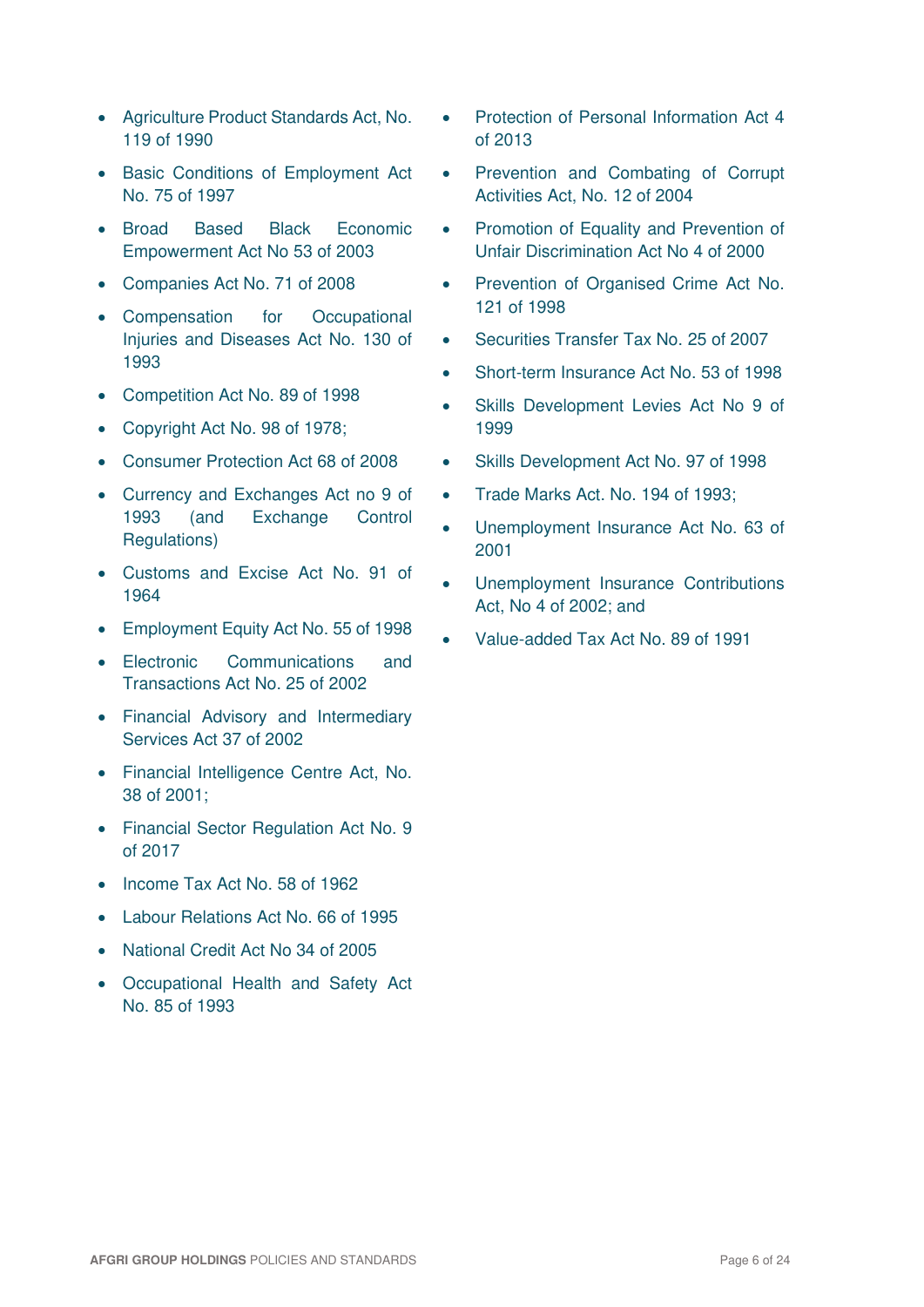### **5.2 SUBJECT CATEGORIES OF RECORDS**

### \* Section 51(1)(b)(iv) of PAIA

This clause serves as a reference to the categories of information the AFGRI Group holds. The information is classified and grouped according to records relating to the following subjects and categories:

#### 5.2.1 Personnel records

"**Personnel**" refers to any person who works for or provides services to or on behalf of the AFGRI Group and receives, or is entitled to receive, remuneration and any other person who assists in carrying out or conducting the business of the AFGRI Group. It includes, without limitation, directors (executive and non-executive), all permanent, temporary and parttime staff, as well as contract workers. Personal records provided by personnel may include:

- records provided by a third party relating to the AFGRI Group personnel;
- Conditions of employment and other personnel-related contractual and quasi-legal records, including job applications;
- Internal evaluation records and other internal records;
- Correspondence relating to, or emanating from, personnel (internal and external to the organization); and
- Training schedules and material;
- Payment records (and beneficiary payments), including banking details.

### 5.2.2 Client Related records

"**Client**" refers to any natural or juristic entity that receives products or services from the AFGRI Group. This includes prospective clients who submit applications to the AFGRI Group, but which or who ultimately do not become the AFGRI Group clients. Client related records may include:

- records provided by a client to a third party acting for or on behalf of the AFGRI Group;
- records provided by a third party (for example, records from a financial adviser);
- records generated by or within the AFGRI Group relating to its clients;
- Transactional records and recorded call centre calls;
- Correspondence with a client that is implicitly or explicitly of a private or confidential nature;
- records pertaining to a client retrieved from other sources, i.e. credit bureau.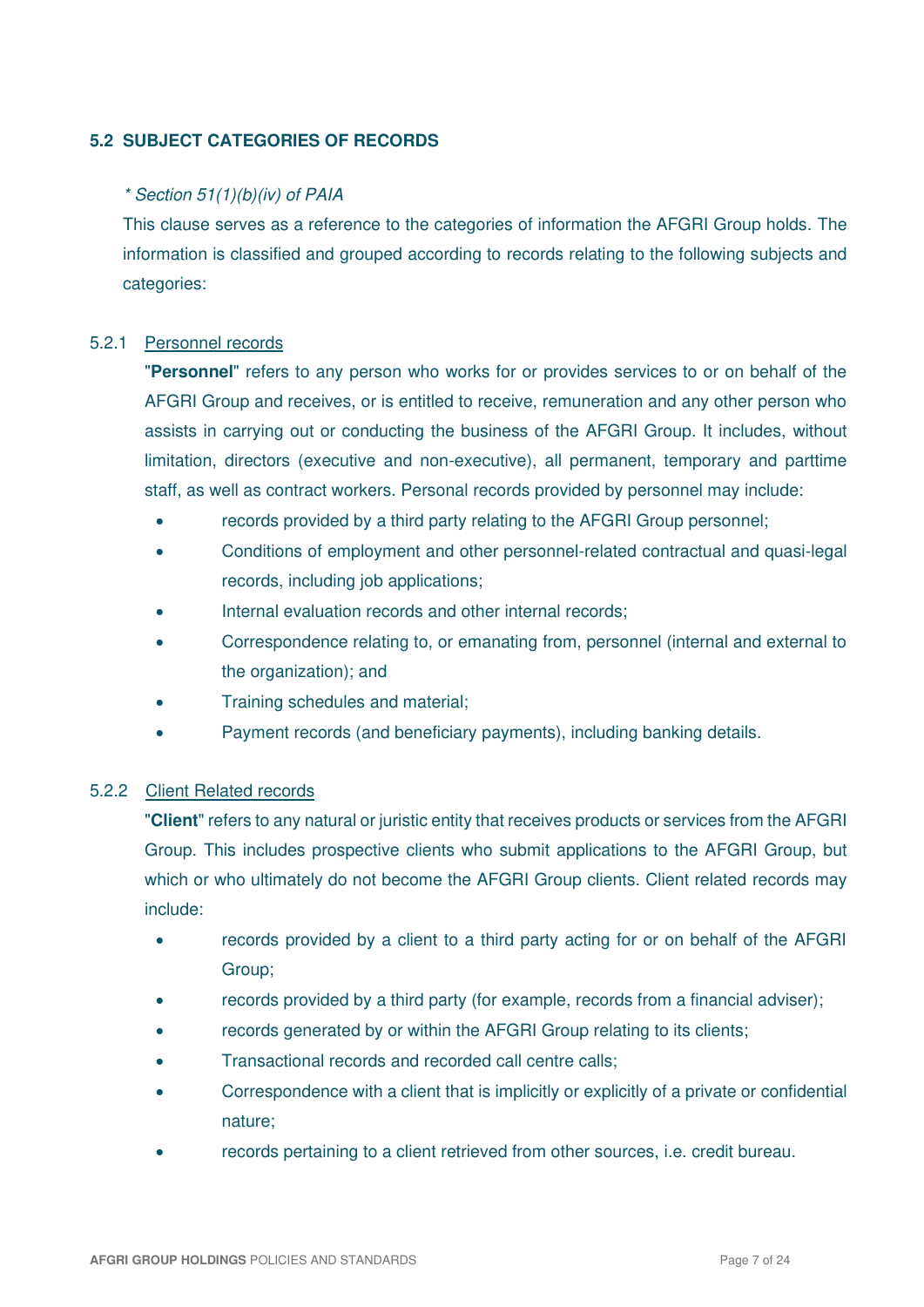### 5.2.3 Private Body records

These records include, but are not limited to, the records which pertain to the AFGRI Group's own affairs. These include:

- Financial records:
- Operational records;
- Information technology;
- Communication:
- Administrative records, such as contracts and service level agreements;
- Product records:
- Statutory records;
- Internal policies and procedures; and
- Human resources records.

### 5.2.4 Other Party records

These records include:

- records held by the AFGRI Group pertaining to other parties, including without limitation, financial records, correspondence, contractual records, records provided by the other party (for example third party beneficiaries or employees of a client), and records third parties have provided about the AFGRI Group's contractors / suppliers.
- The AFGRI Group may possess records pertaining to other parties including, but not limited to, contractors, suppliers, and service providers and such other parties may possess records that can be said to belong to the AFGRI Group.

### **Important to note:**

**The accessibility of the records may be subject to the grounds of refusal as set out in paragraph 6 of this Manual. In addition, records deemed confidential on the part of a third party, will necessitate permission from such third party, before the AFGRI Group will consider access and disclosure of the requested records.**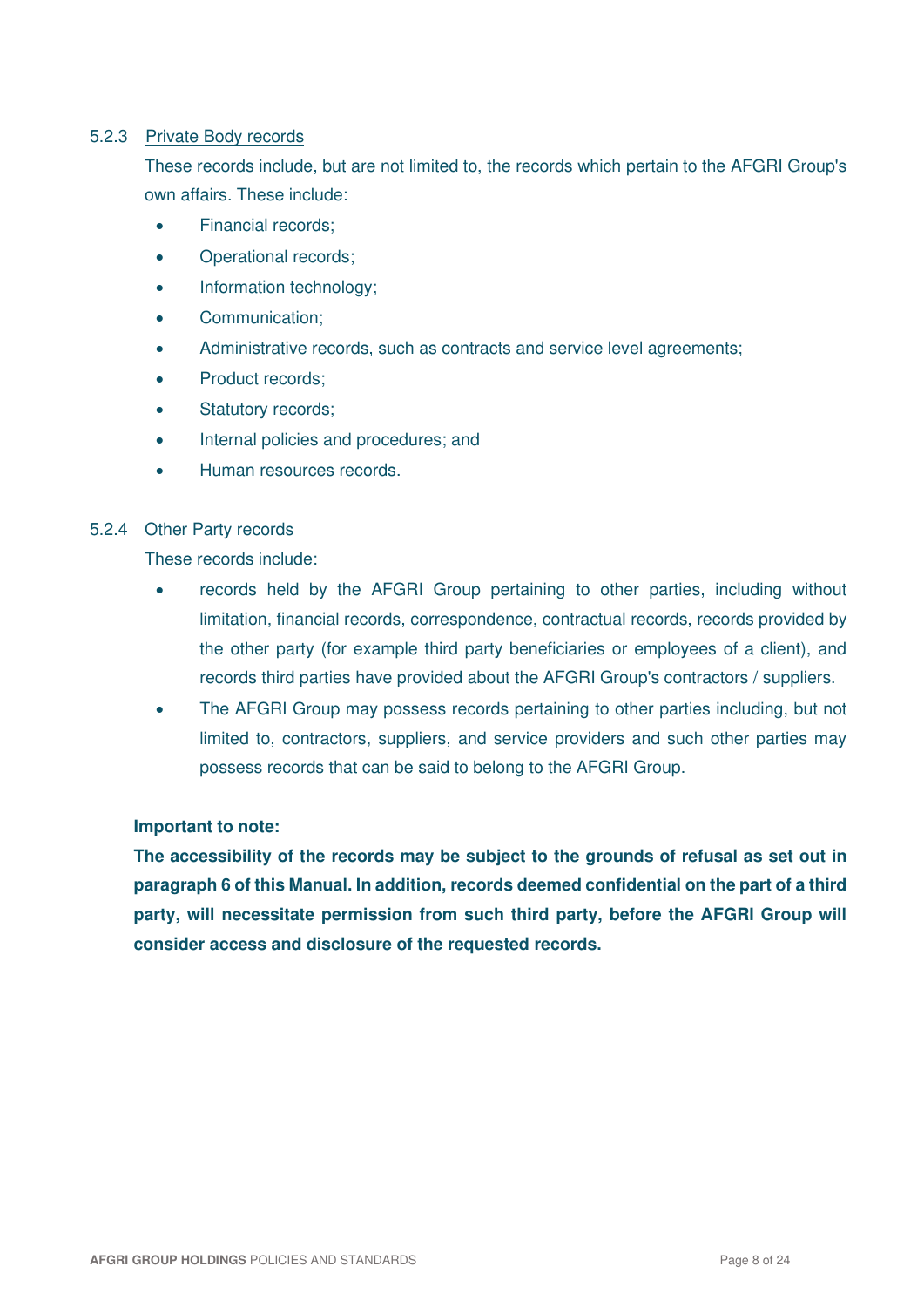## **6. ACCESS PROCEDURE**

### \* Section 51(1)(b)(iv) of PAIA

Any person requesting access to information in terms of PAIA and this Manual (a "**requester**") must follow the procedure set out in this clause. It is important to note that:

- Access to a record can be refused based on the grounds set out in paragraph 6 below;
- An application for access to a record is subject to certain limitations if the requested record falls within a certain category as specified within Chapter 4 of PAIA; and
- If it is reasonably suspected that a person has obtained access to information and records through the submission of materially false or misleading information, legal proceedings may be instituted against such a person.

### **6.1 ACCESS REQUEST PROCEDURE**

### \*Section 51(1)(b)(iv) of PAIA

A requester must complete the prescribed form, enclosed herewith as Schedule 2 ("**Form C Access Request Form**") and submit it to the Information Officer at the postal or physical address, fax number or electronic mail address recorded in paragraph 2. A fee or deposit may be payable. To facilitate a timely response:

- The Access Request Form must be comprehensively and clearly completed in type or block letters.
- Proof of identity is required. Please enclose a copy of the requester's identification document.
- Every applicable question must be answered. If a question does not apply "N/A" should be stated in response to that question. If there is nothing to disclose in reply to a particular question "Nil" should be stated in response to that question.

The Access Request Form must be completed with enough particularity to enable the Information Officer to identify:

- The record(s) requested;
- The identity number of the requester;
- The form of access required if the request is granted;
- The postal address, fax number or electronic mail address of the requester; and
- The requester must also state that he or she requires the information in order to exercise or protect a right, and clearly state the nature of the right to be exercised or protected. In addition, the requester must clearly specify why the record is necessary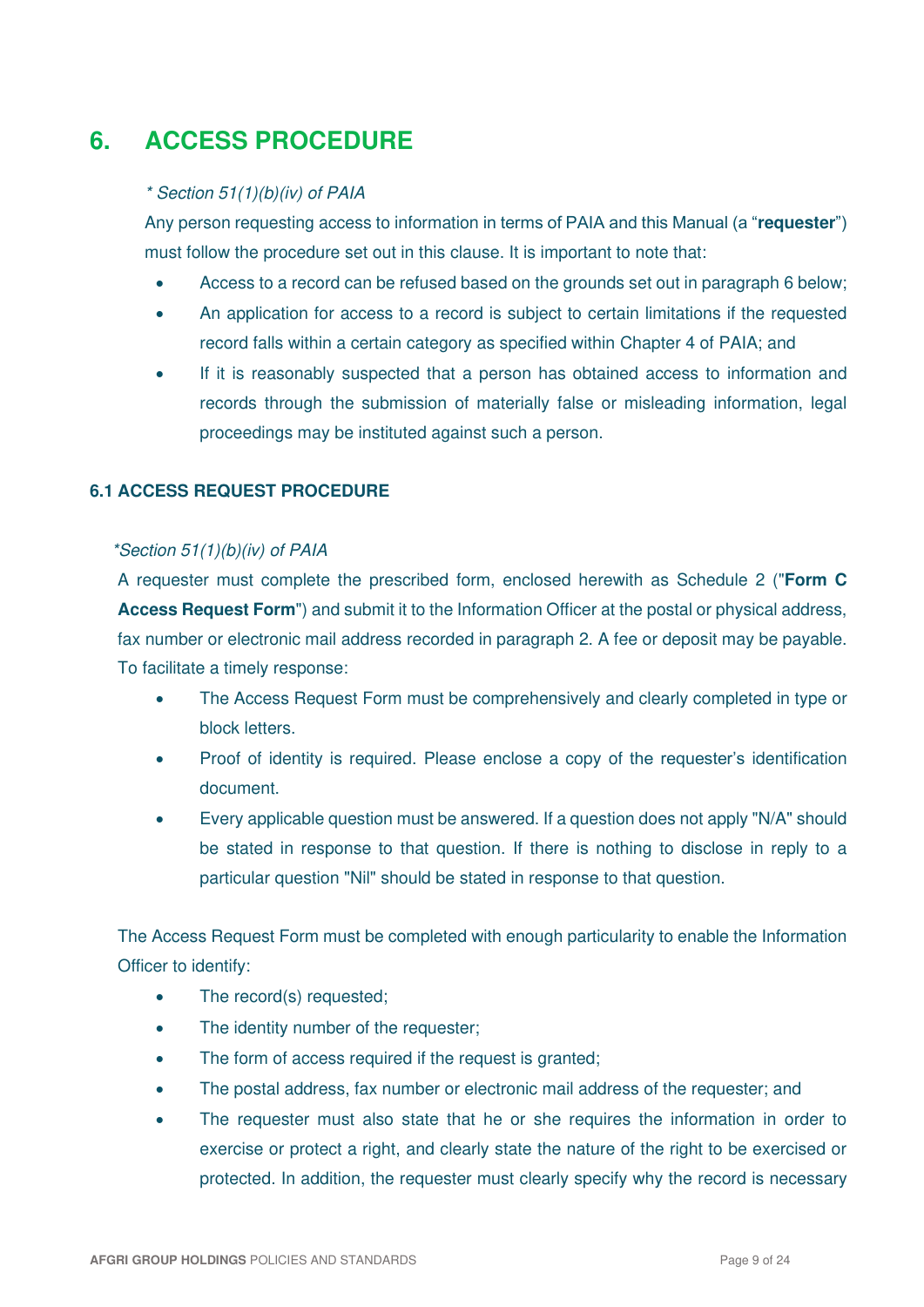to exercise or protect such a right. If a request is made on behalf of another person, then the requester must submit proof of the capacity in which the requester is making the request to the reasonable satisfaction of the Information Officer.

If an individual is unable to complete the prescribed form because of illiteracy or disability, such a person may make the request orally. The requester will be informed in writing whether access has been granted or denied.

If, in addition, the requester requires the reasons for the decision in any other manner, he must state the manner and the particulars so required.

### **6.2 PAYMENT OF FEES**

Fees, if applicable, must be paid prior to access being given to the requested record. Payment details can be obtained from the Information Officer and can be made via a direct deposit. Proof of payment must accompany the Access Request Form submitted. The following fees are (or may be) payable:

- Request fee
- Access fee
- Reproduction fee
- Request fee
- Deposit

Note that the requester may lodge a complaint to the Information Regulator or an application with a court against the tender or payment of the deposit.

### 6.2.1 Request Fee

An initial "request fee" is payable on submission of the Access Request Form. The prescribed fee is set out below in Schedule 3. **This fee is not applicable to requesters (data subjects), seeking access to records that contain their personal information in terms of POPI**.

### 6.2.2 Access Fee

If the request for access is successful, an access fee must be paid. This fee is for the search, reproduction and/or preparation of the record(s). The access fee will be calculated based on the prescribed fees set out below in Schedule 3.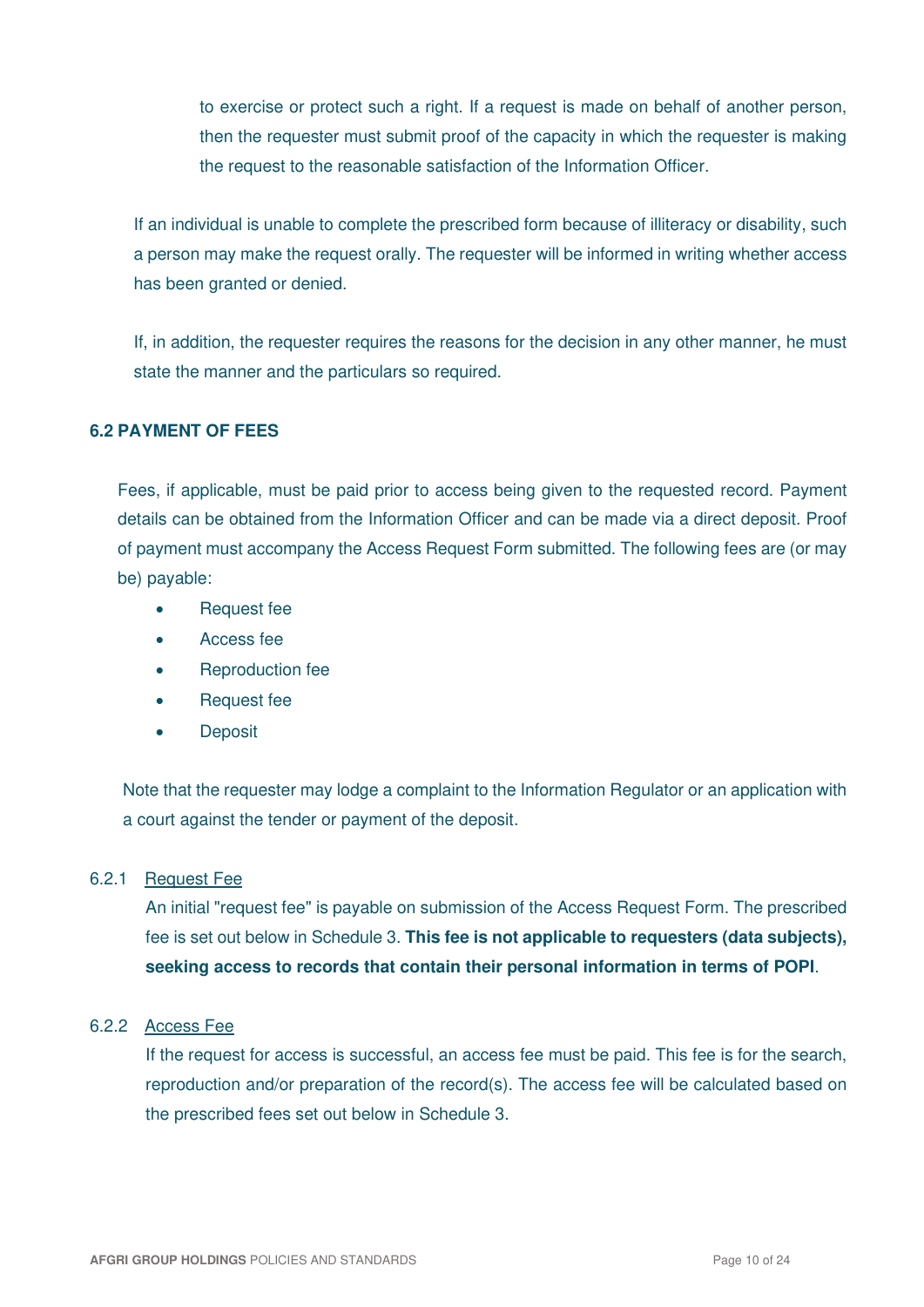#### 6.2.3 Reproduction Fee

This fee is applicable in respect of documents/records which are voluntarily disclosed (see paragraph 4 (Automatic Disclosure) above). This is for reproduction, copying and transcribing the relevant documents / records. The reproduction fee will be calculated based on the prescribed fees set out below in Schedule 3.

### 6.2.4 Deposit

If the search for and the preparation of the record for disclosure would, in the opinion of the Information Officer, require more than 6 hours, the requester may be required to pay as a deposit, equal to one third of the access fee (the fee which will be payable if the request is granted). Note that the requester may lodge a complaint to the Information Regulator or an application with a court against the tender or payment of the deposit. If a deposit has been paid in respect of a request for access which is subsequently refused, then the Information Officer must refund the deposit to the requester. The requester must pay the prescribed fee before any processing, or any further processing can take place.

### **6.3 NOTIFICATION OF DECISION**

The Information Officer will, within 30 days of receipt of the request, decide whether to grant or decline the request and give notice with reasons (if required) to that effect. The 30 day period, within which the AFGRI Group has to decide whether to grant or refuse the request, may be extended for a further period of not more than 30 days if the information cannot reasonably be obtained within the original 30 day period. (For example, the time period may be extended if the request is for a large amount of information, or the request requires the AFGRI Group to search for information held at another office of the AFGRI Group.)

The Information Officer will notify the requester in writing should an extension be required. The requester may lodge a complaint to the Information Regulator or an application with a court against the extension.

### **6.4 THIRD PARTY NOTIFICATION**

The AFGRI Group must take all reasonable steps to inform a third party to whom or which a requested record relates if the disclosure of that records would –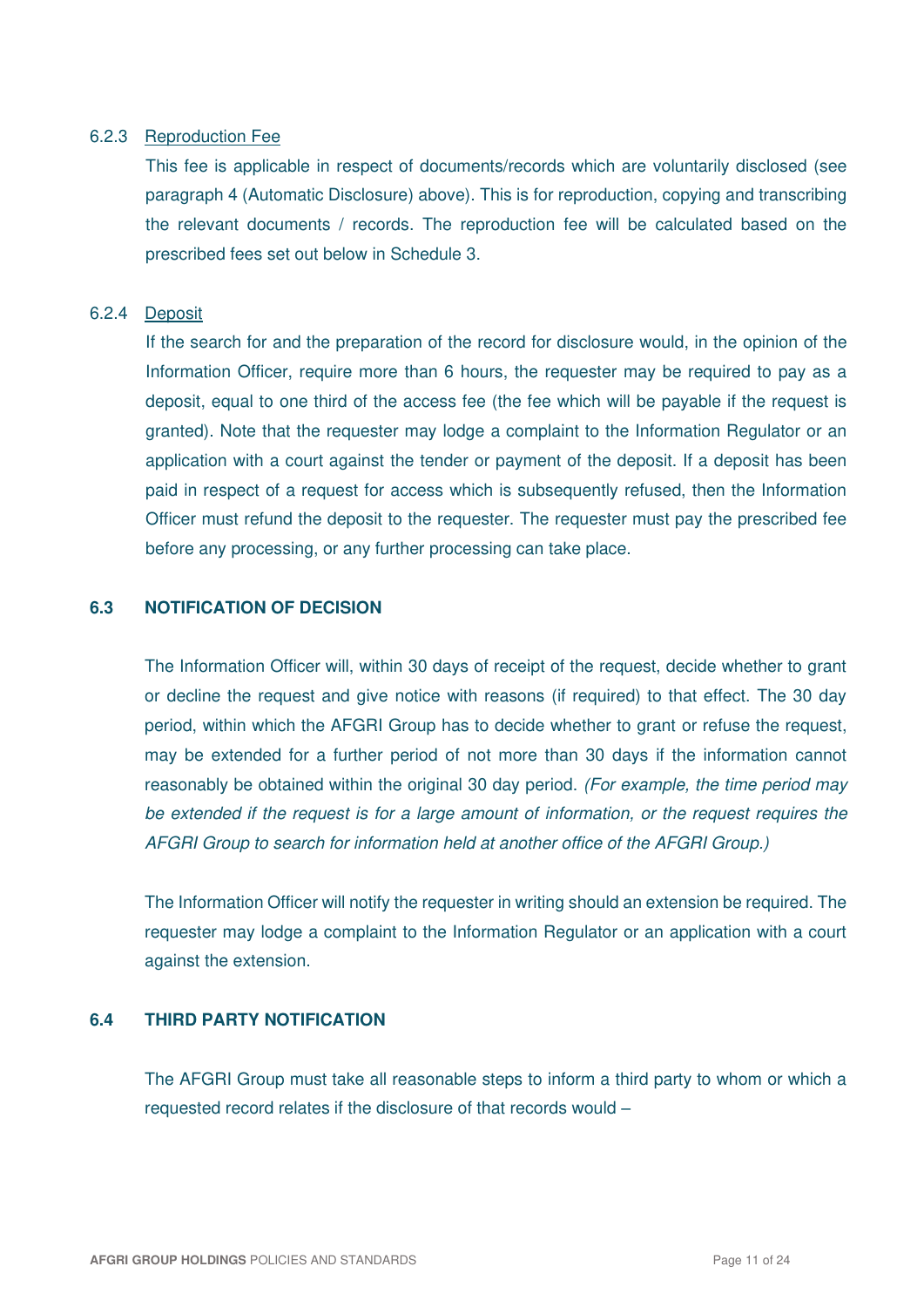- involve the disclosure of personal information about that third party;
- involve the disclosure of trade secrets of that third party; any other financial, commercial, scientific or technical information (other than trade secrets) of that third party;
- likely to cause harm to the commercial or financial interests of that third party;
- reasonably be expected to put that third party at a disadvantage in contractual or other negotiations; or
- prejudice that third party in commercial competition;
- constitute an action for breach of a duty of confidence owed to a third party in terms of an agreement or otherwise; or
- involve the disclosure of information about research being, or to be, carried out by or on behalf of a third party, the disclosure of which would be likely to expose the third party, a person that is or will be carrying out the research on behalf of the third party, or the subject matter of the research, to serious disadvantage.

The AFGRI Group will inform the third party as soon as reasonably possible, but in any event, within 21 days after that request is received. Within 21 days of being informed of the request, the third party may-

- make written or oral representations to the Information Officer why the request for access should be refused; or
- give written consent for the disclosure of the record to the requester.
- the AFGRI Group will notify the third party of the outcome of the request. If the request is granted, adequate reasons for granting the request will be given.

The third party may lodge a complaint to the Information Regulator or an application with a court against the decision within 30 days after notice is given, after which the requester will be given access to the record after the expiry of the 30-day period.

### **7 GROUNDS FOR REFUSAL OF ACCESS TO RECORDS**

Subject to the provisions of Chapter 4 of PAIA, the AFGRI Group may refuse a request for information on the following basis:

• Personal Information of a Third Party (Natural Person) Mandatory protection of the privacy of a third party who is a natural person (including a deceased person) which would involve the unreasonable disclosure of personal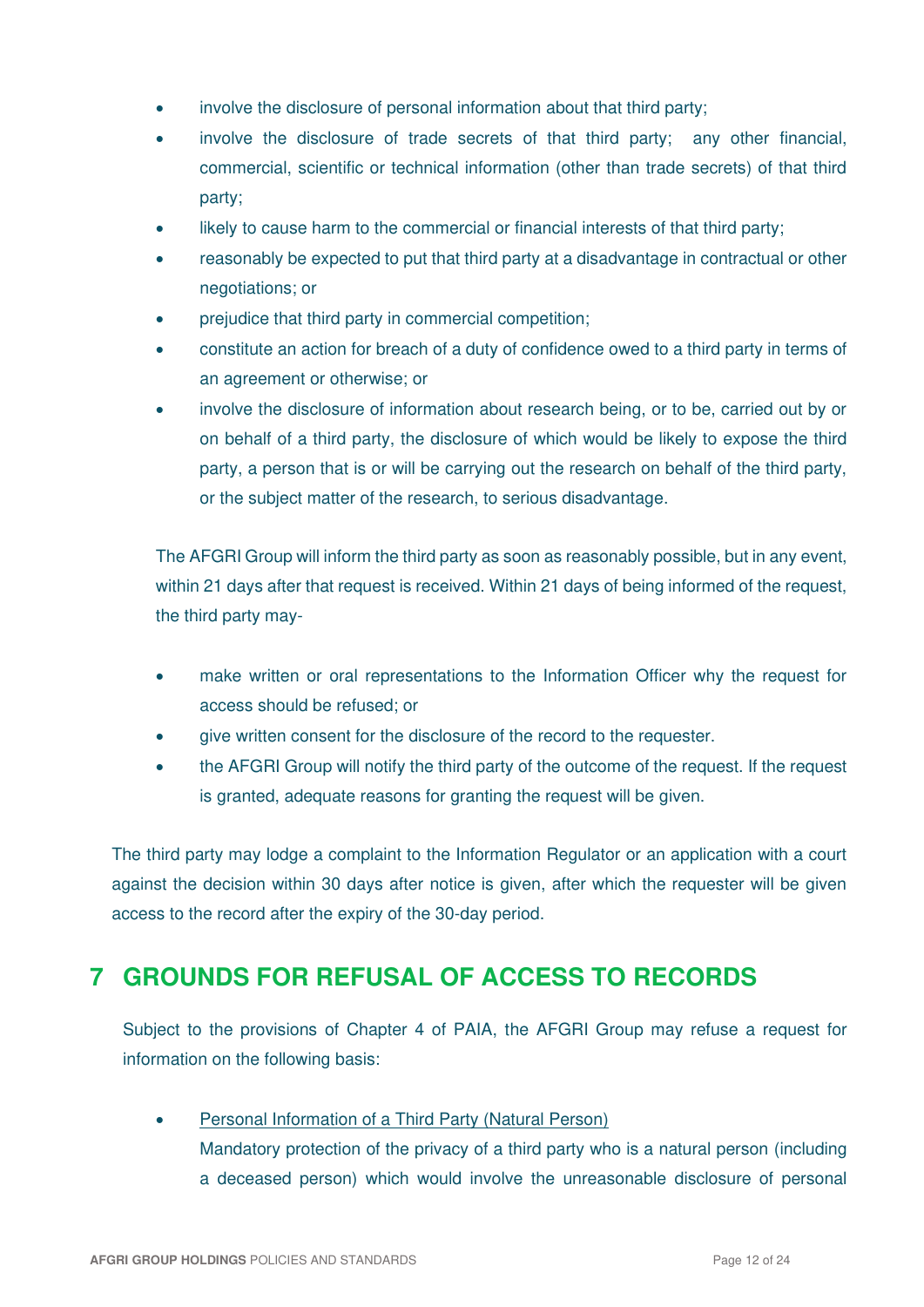information of that natural person;

• Safety

Mandatory protection of the safety of individuals and the protection of property;

### • Commercial Information of a Third Party

 Mandatory protection of the commercial information of a third party, if the record contains:

- Trade secrets of that third party:
- Financial, commercial, scientific or technical information which disclosure could likely cause harm to the financial or commercial interests of that third party; and
- Information disclosed in confidence by a third party to the AFGRI Group or if the disclosure could put that third party at a disadvantage in business negotiations or commercial competition; and
- confidential information of third parties if it is protected in terms of any agreement or legislation.

### • Commercial Information of the AFGRI Group

Information on the commercial activities of the AFGRI Group, which may include:

- **Trade secrets of the AFGRI Group;**
- Financial, commercial, scientific or technical information which disclosure could likely cause harm to the financial or commercial interests of the AFGRI Group; and
- Information, that if disclosed, in could put the AFGRI Group at a disadvantage in any business negotiations or commercial competition; and
- A computer program which is owned by the AFGRI Group and which is protected by copyright.

### **Legal Proceedings**

Mandatory protection of records which would be regarded as privileged in legal proceedings;

### • Research

The research information of the AFGRI Group or a third party, if its disclosure would disclose the identity of the institution, the researcher or the subject matter of the research and would place the research at a serious disadvantage;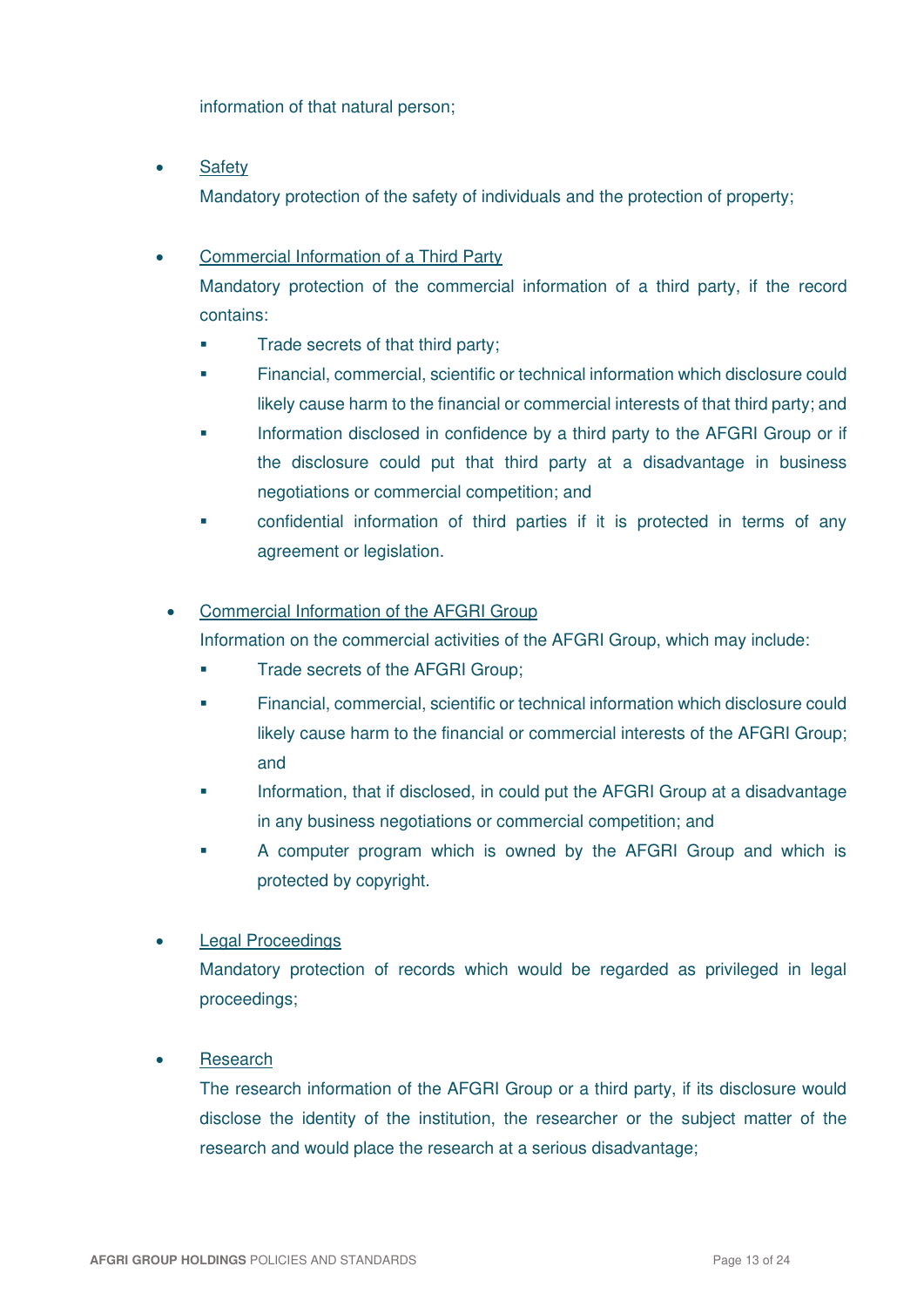### **8 REMEDIES**

### **8.1 INTERNAL REMEDIES**

The AFGRI Group does not have internal appeal procedures. Therefore, the decision made by the Information Officer is final. Requesters who are dissatisfied with a decision of the Information Officer will have to exercise external remedies at their disposal.

### **8.2 EXTERNAL REMEDIES**

All complaints, by a requester or a third party, can be made to the Information Regulator or a court, in the manner prescribed below.

### **9 COMPLAINTS TO THE INFORMATION REGULATOR**

The requester or third party, as the case may be, may submit a complaint in writing to the Information Regulator, within 180 days of the decision, alleging that the decision was not in compliance with the provisions of PAIA. The Information Regulator will investigate the complaint and reach a decision - which may include a decision to investigate, to take no further action or to refer the complaint to the Enforcement Committee established in terms of POPI.

The Information Regulator may serve an enforcement notice confirming, amending or setting aside the impugned decision, which must be accompanied by reasons.

### **10 APPLICATION TO COURT**

An application to court maybe brought in the ordinary course. For purposes of PAIA, any reference to an application to court includes an application to a Magistrates' Court.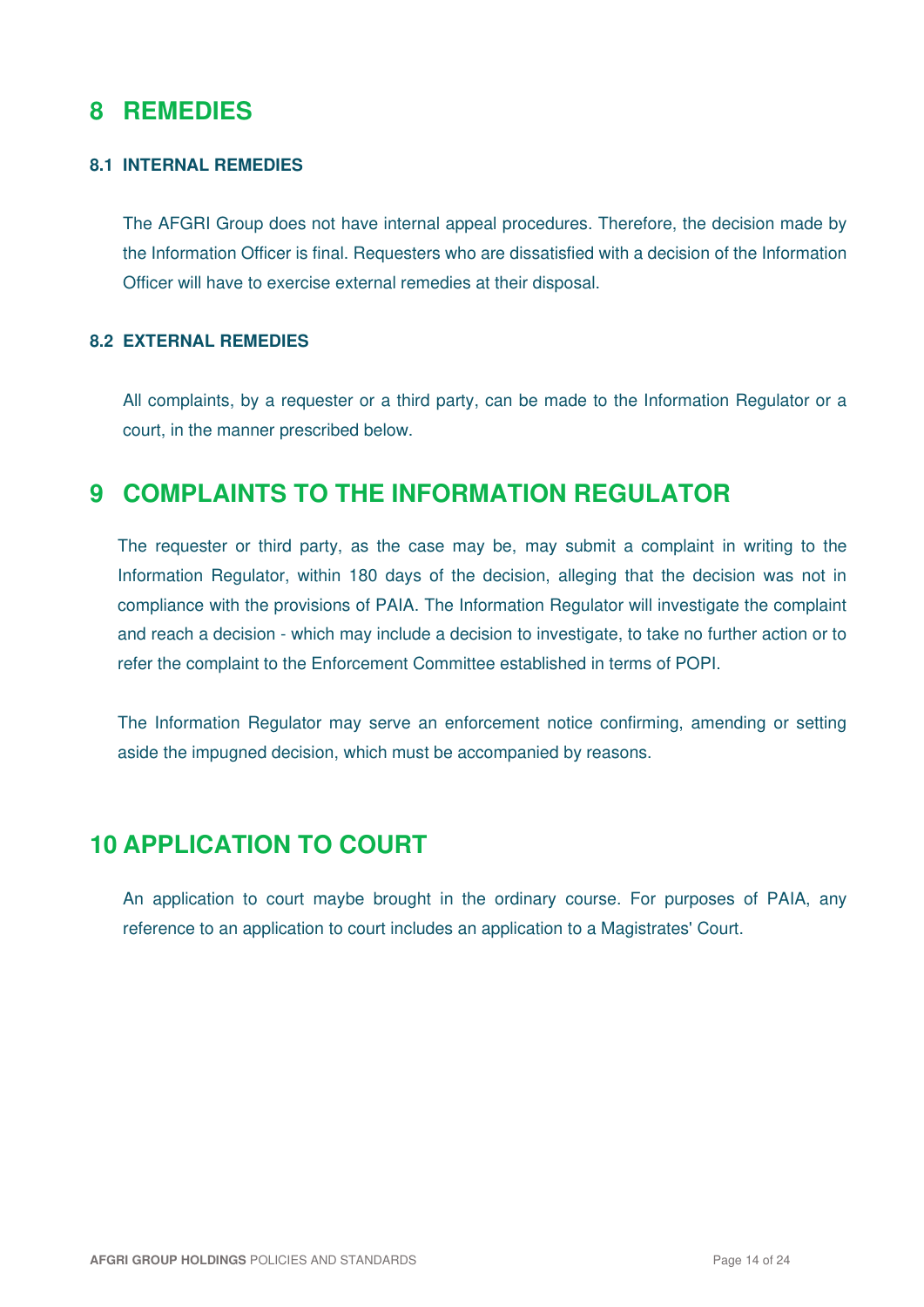### **11 DETAILS ON THE PROCESSING OF PERSONAL INFORMATION**

The following phrases shall, unless otherwise stated bear corresponding meanings as follows:

"**data subject**" shall ascribe to the meaning as promulgated in section 1 of POPI.

"**personal information**" shall ascribe to the meaning as promulgated in section 1 of POPI.

### **11.1 PURPOSE OF PROCESSING PERSONAL INFORMATION**

In terms of POPI, personal information must be processed for a specified purpose. The purpose for which data are processed by the AFGRI Group will depend on the nature of the data and the particular data subject (as defined in POPI). This purpose is ordinarily disclosed, explicitly or implicitly, at the time the data are collected. It includes:

- to pursue our business objectives and strategies;
- to comply with lawful obligations;
- to carry out actions for the conclusion and performance of a contract;
- to pursue our own or a data subject's legitimate interests, or that of a third party to whom the personal information is supplied;
- to obtain, by law or to protect the respective party's legitimate interests, personal information from a credit bureau or credit provider or credit association information about a data subject's credit record, including personal information about any judgement or default history;
- to provide as required by law or to protect the respective party's legitimate interests, personal Information to credit bureaus, credit providers or credit associations, information about certain data subject's credit record, including personal information about any judgement or default history;
- to communicate with a data subject and attending to enquiries and requests;
- to provide a data subject information pertaining to ourselves, our services and products;
- for the purposes of providing, maintaining, and improving the AFGRI Group's products and services, and to monitor and analyse various usage and activity trends pertaining thereto;
- for the purposes of performing internal operations, including management of employees, employee wellness programmes, the performance of all required HR functions, call centres, customer care lines and enquiries, attending to all financial matters including budgeting, planning, invoicing, facilitating and making payments, making deliveries, sending receipts, and generally providing commercial support,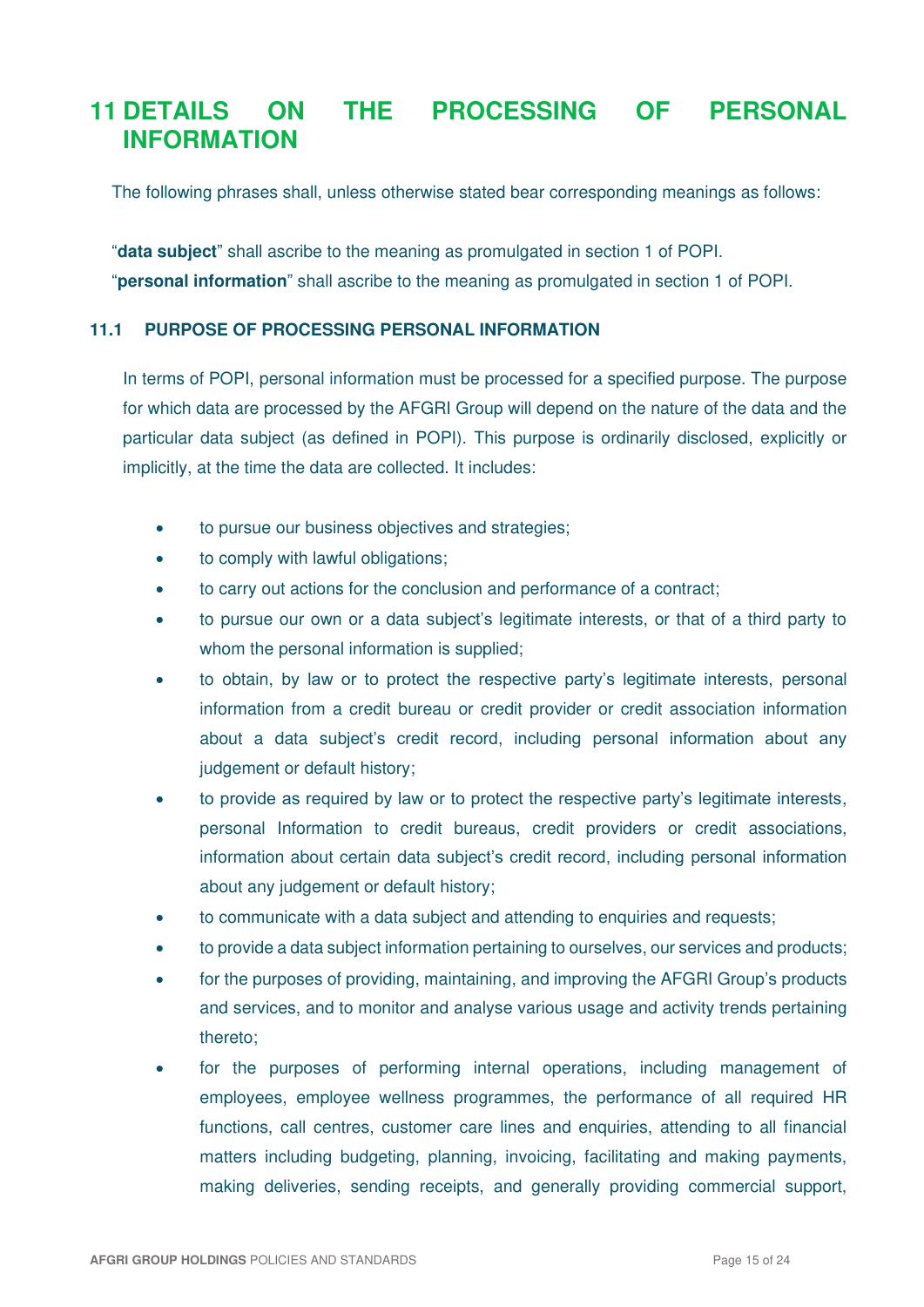where needed, requested or required; and

• for the purpose of preventing fraud and abuse of our processes, systems, procedures and operations, including conducting internal and external investigations and disciplinary enquiries and hearings.

### **11.2 CATEGORIES OF DATA SUBJECTS**

The AFGRI Group holds information and records on the following category of data subjects:

- Employees / personnel of the AFGRI Group;
- Clients of the AFGRI Group:
- Any third party with whom the AFGRI Group conducts its business services;
- Contractors of the AFGRI Group;
- Suppliers of the AFGRI Group;
- Service providers of the AFGRI Group.

This list of categories of data subjects is non-exhaustive.

### **11.3 RECIPIENTS TO WHOM PERSONAL INFORMATION WILL BE SUPPLIED**

Depending on the nature of the data, the AFGRI Group may supply information or records to the following categories of recipients:

- Statutory oversight bodies, regulators or judicial commissions of enquiry making a request for data (i.e. the National Credit Regulator in terms of the National Credit Act 34 of 2005);
- Any court, administrative or judicial forum, arbitration, statutory commission, or ombudsman making a request for data or discovery in terms of the applicable rules (i.e. the Competition Commission in terms of the Competition Act 89 of 1998);
- South African Revenue Service, or another similar authority:
- Third parties with whom the AFGRI Group has a contractual relationship for the retention of data (for example, a third party archiving services);
- Research/ academic institutions;
- Auditing and accounting bodies (internal and external);
- Anyone making a successful application for access in terms of PAIA.

Subject to the provisions of POPIA and the National Credit Act 34 of 2005, the AFGRI Group may share information about a client's creditworthiness with any credit bureau or credit providers industry association or other association for an industry in which the AFGRI Group operates.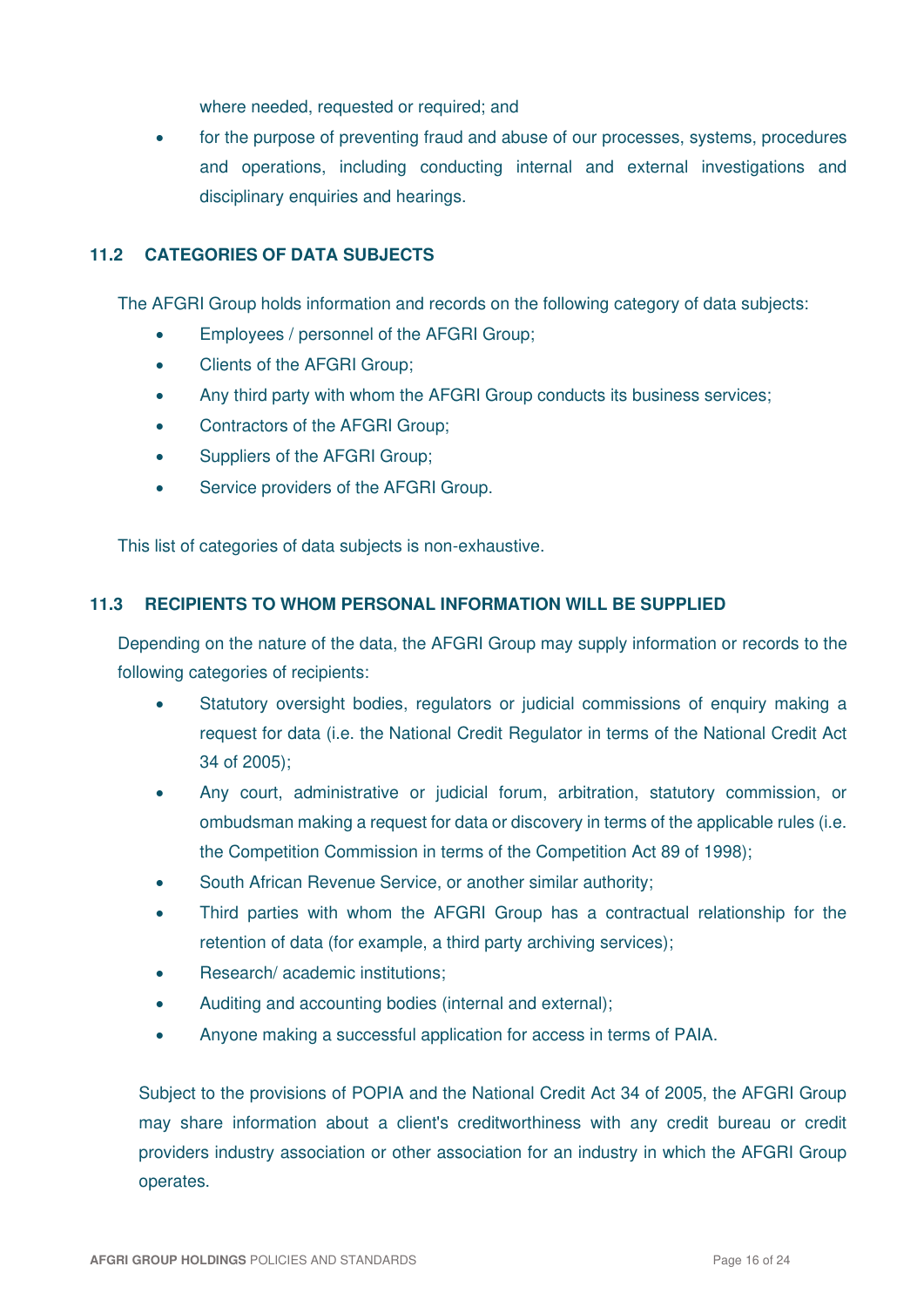This list of recipients is non-exhaustive.

#### **11.4 PLANNED TRANSBORDER FLOWS OF PERSONAL INFORMATION**

The AFGRI Group may, and envisage to, transfer personal information to third parties who is in a foreign country in order to administer certain services, i.e. to any of our overseas subsidiaries, associate entities or third-party service providers, with whom we engage in business or whose services or products we elect to use, including cloud services hosted in international jurisdictions.

We endeavour to enter into written agreements to ensure that other parties comply with our confidentiality and privacy requirements, but remember that personal information may also be disclosed where we have a legal duty or a legal right to do so.

Internal cross-border transfers, as well as external cross-border transfers of information are subject to the provisions of POPI.

#### **11.5 SECURITY MEASURES**

The AFGRI Group takes extensive information security measures to ensure the confidentiality, integrity and availability of personal information in the AFGRI Group's possession. These measures include the implementation of:

- Firewalls:
- Virus protection software and update protocols;
- Logical and physical access control; and
- Secure setup of hardware and software making up our information technology infrastructure.

The AFGRI Group takes appropriate technical and organizational measures designed to ensure that personal data remain confidential and secure against unauthorized or unlawful processing and against accidental loss, destruction or damage. Please note that notwithstanding the contents of this clause, no method of storage is 100% secure. Therefore, while we strive to use commercially acceptable measures designed to protect personal information, we cannot guarantee its absolute security.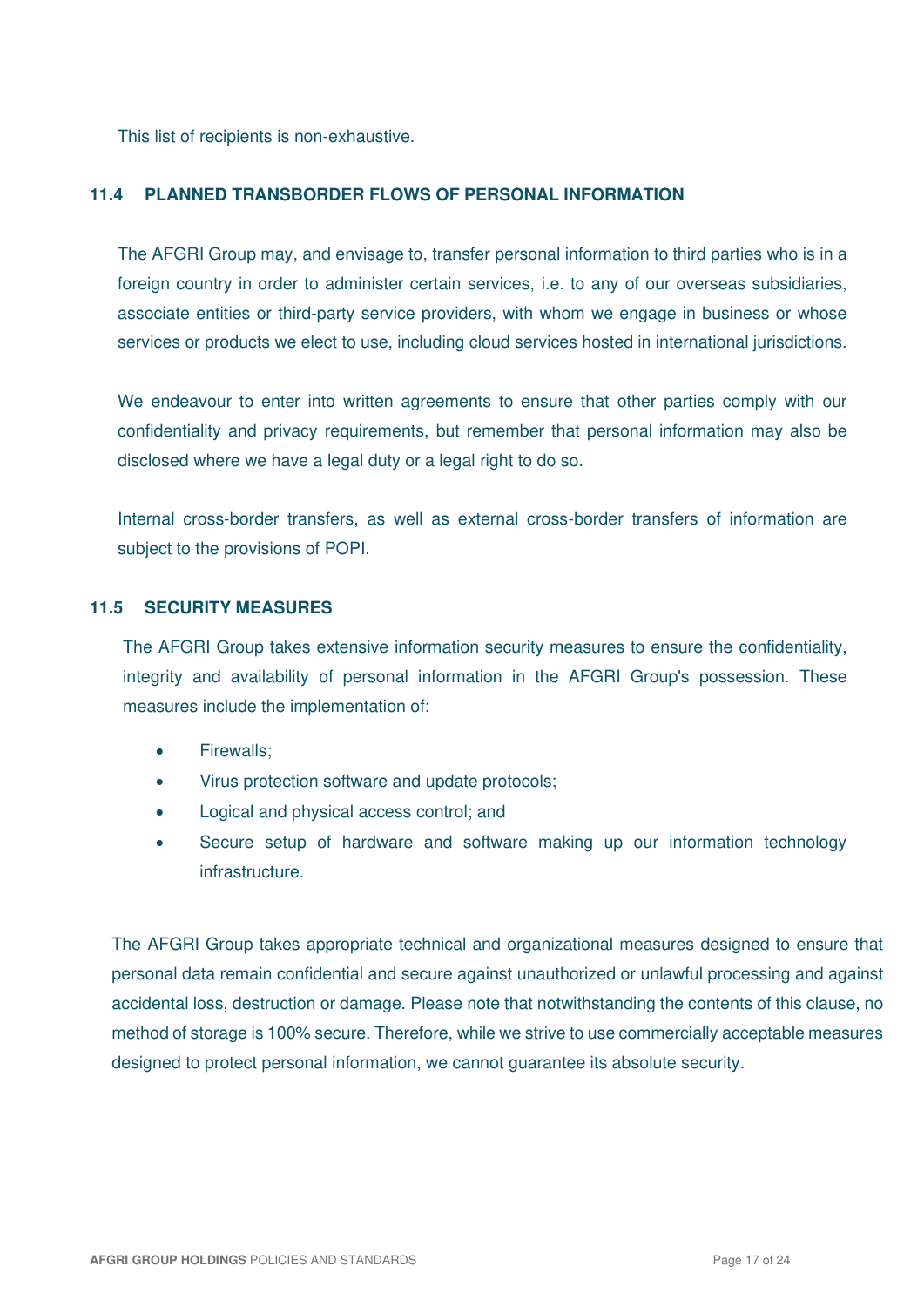| <b>Approved by:</b> | <b>AGH Executive Committee</b> |
|---------------------|--------------------------------|
| Date approved:      | 30 June 2021                   |
| <b>Version:</b>     | 2 O                            |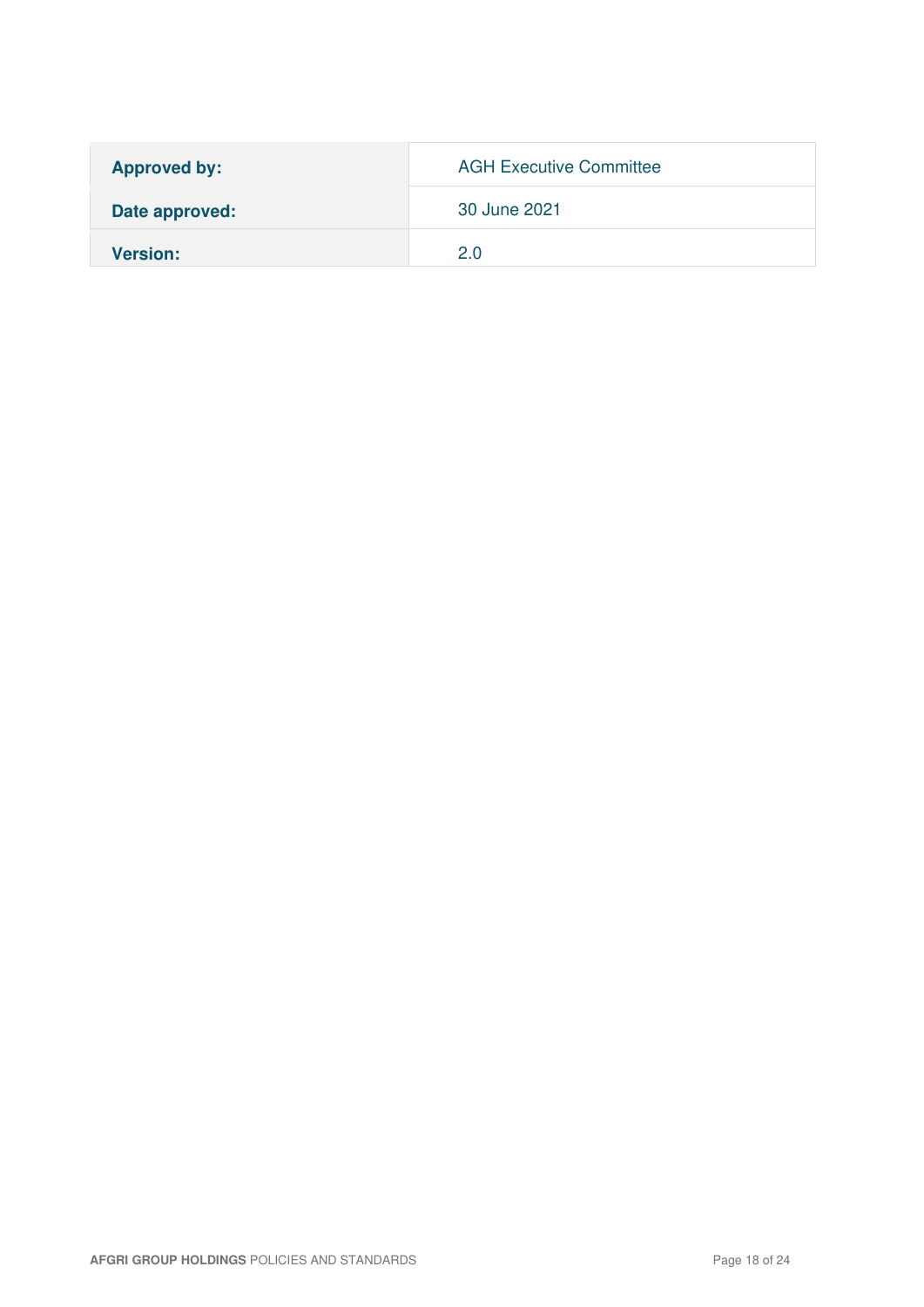### **SCHEDULE 1**

### **AFGRI GROUP: SUBSIDIARIES AND AFFILIATES**

| No              | Company                                                 |
|-----------------|---------------------------------------------------------|
| 1               | <b>AFGRI Holdings Proprietary Limited</b>               |
| 2               | <b>AFGRI Group Holdings Proprietary Limited</b>         |
| 3               | <b>AFGRI Proprietary Limited</b>                        |
| 4               | AFGRI International Proprietary Limited                 |
| 5               | Grocapital Advisory Services Proprietary Limited        |
| 6               | GroCapital Financial Services Proprietary Limited       |
| 7               | GroCapital Broking Services Proprietary Limited         |
| 8               | Collateral Management International Proprietary Limited |
| 9               | Harvest Time Investments Proprietary Limited            |
| 10              | <b>AFGRI Agri Services Proprietary Limited</b>          |
| 11              | <b>AFGRI Equipment Proprietary Limited</b>              |
| 12              | Lemang Agricultural Services Proprietary Limited        |
| 13              | <b>UNIGRO Financial Services Proprietary Limited</b>    |
| 14              | <b>UNIGRO Investment Holdings Proprietary Limited</b>   |
| 15              | <b>UNIGRO Insurance Brokers Proprietary Limited</b>     |
| 16              | <b>UNIGRO Administrators Proprietary Limited</b>        |
| $\overline{17}$ | Philafrica Foods Proprietary Limited                    |
| 18              | Southern Proteins Proprietary Limited                   |
| $\overline{19}$ | Southern Atlantic Seafood Holdings Proprietary Limited  |
| 20              | Pet D'Oeuvre Proprietary Limited                        |
| 21              | Southern Cross Salmon Farming Proprietary Limited       |
| 22              | Southern Atlantic Sea Farms Proprietary Limited         |
| 23              | Pakworks Proprietary Limited                            |
| 24              | <b>ZUTCO Proprietary Limited</b>                        |
| 25              | Afgri Animal Feeds Proprietary Limited                  |
| 26              | Sunshine Bakery Holdings Proprietary Limited            |
| 27              | SRT (Sunshine PMB) Proprietary Limited                  |
| 28              | SBD (Sunshine Durban) Proprietary Limited               |
| 29              | Sunshine IP (SBIP) Proprietary Limited                  |
| 30              | Sunshine Operations (SBO) Proprietary Limited           |
| 31              | AFGRI Grain Silo Company Proprietary Limited            |
|                 |                                                         |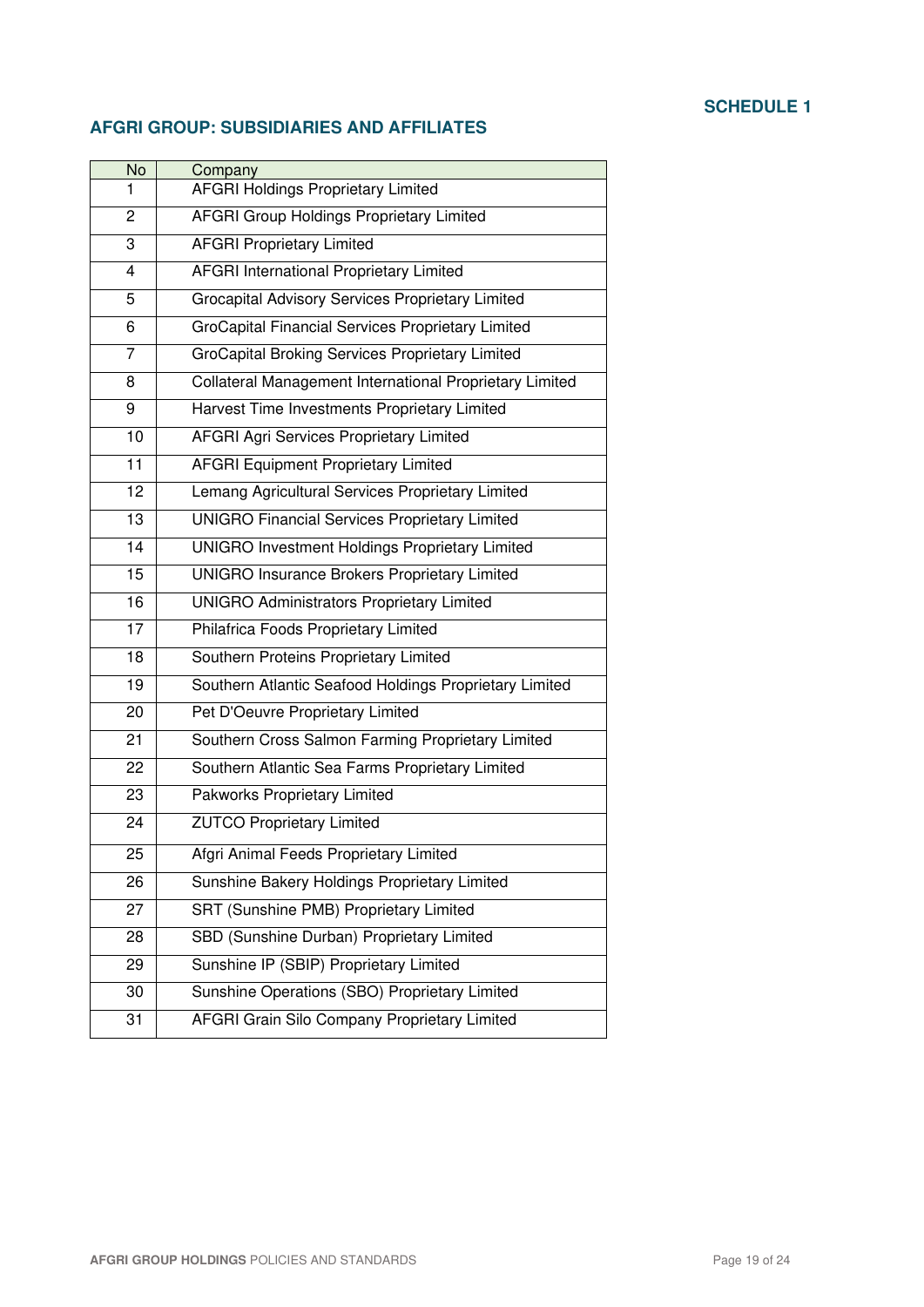**SCHEDULE 2** 

 **J752** 



### **REPUBLIC OF SOUTH AFRICA**

#### **FORM C REQUEST FOR ACCESS TO RECORD OF PRIVATE BODY (Section 53(1) of the Promotion of Access to Information Act, 2000 (Act No. 2 of 2000)) [Regulation 10]**

#### **A. PARTICULARS OF PRIVATE BODY**

The Head:

### **B. PARTICULARS OF PERSON REQUESTING ACCESS TO THE RECORD**

(a) The particulars of the person who requests access to the record must be given below. (b) The address and/or fax number in the Republic to which the information is to be sent must be given. (c) Proof of the capacity in which the request is made, if applicable, must be attached Full names and surname: …..…………………………………………………………………………………

| Identity number:     |  |  |  |  |  |  |  |
|----------------------|--|--|--|--|--|--|--|
| Postal address:      |  |  |  |  |  |  |  |
| Telephone<br>number: |  |  |  |  |  |  |  |
| E-mail address:      |  |  |  |  |  |  |  |

Capacity in which request is made, when made on behalf of another person:

#### **C. PARTICULARS OF PERSON ON WHOSE BEHALF REQUEST IS MADE**

This section must be completed ONLY if a request for information is made on behalf of another person.

Full names and surname: …..…………………………………………………………………………...………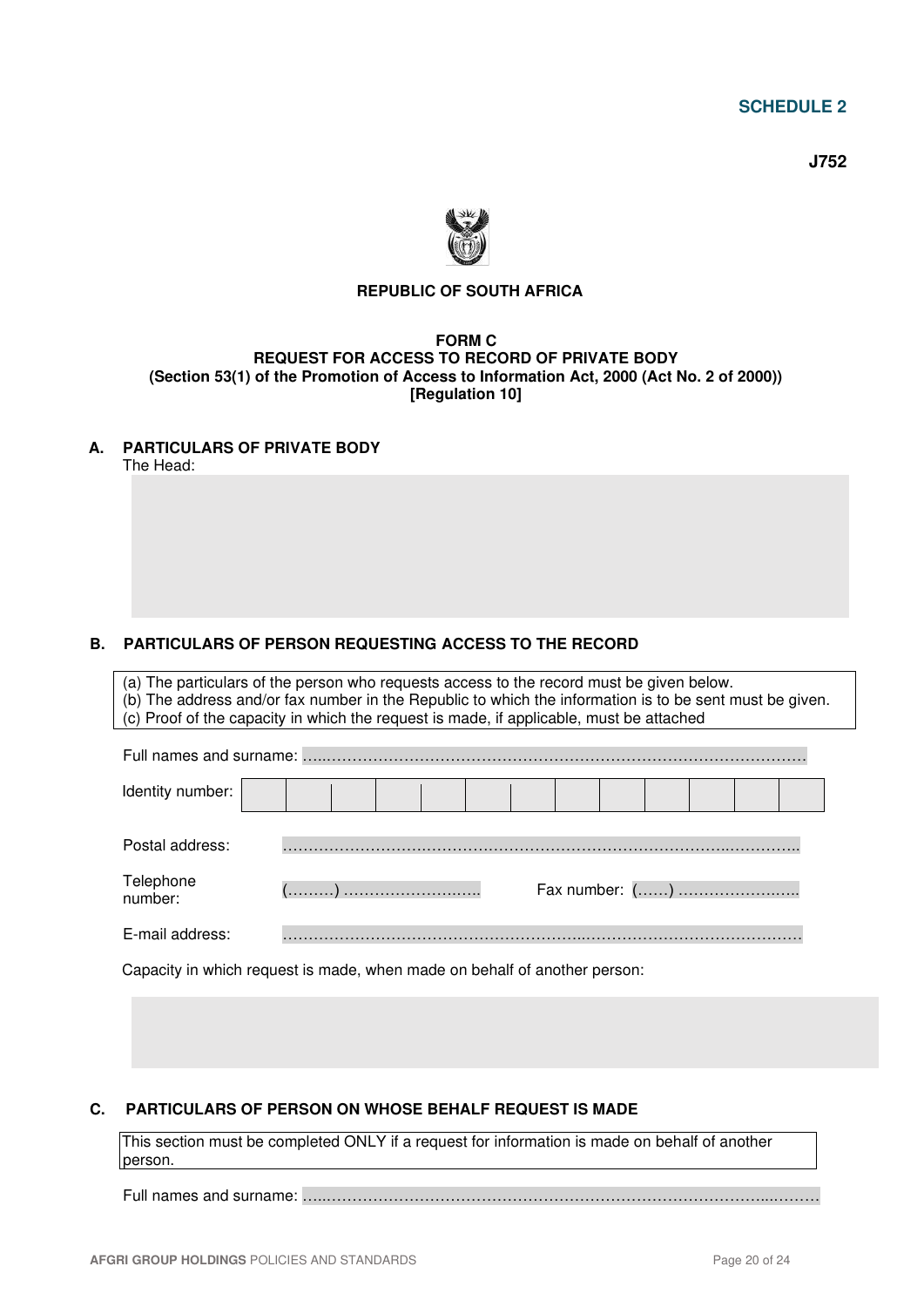| Ident   |  |  |  |  |  |  |  |
|---------|--|--|--|--|--|--|--|
| numhar: |  |  |  |  |  |  |  |
|         |  |  |  |  |  |  |  |

#### **D. PARTICULARS OF RECORD**

(a) Provide full particulars of the record to which access is requested, including the reference number if that is known to you, to enable the record to be located. (b) If the provided space is inadequate, please continue on a separate folio and attach it to this form. The requester must sign all the additional folios.

1. Description of record or relevant part of the record:

…………………………………………………………………………………………………………….………...… … ………………………………………………………………………..…………………………………...…………… .. …...……………………………………………………………………..………………………………..…………… …

2. Reference number, if available:

………………………………………………………………………………………………………………....……… … ………………………………………………………………………………………………………………………… … ………………………………………………………………………………………………………………..……… …

3. Any further particulars of record:

……………………………………………………………………………………………………………..………… … ……………..……..……………………………………………………………………………………….…………… ………………….………………………………………………………………………………………………………

#### **E. FEES**

- (a) A request for access to a record, other than a record containing personal information about yourself, will be processed only after a request fee has been paid.
- (b) You will be notified of the amount required to be paid as the request fee.
- (c) The fee payable for access to a record depends on the form in which access is required and the reasonable time required to search for and prepare a record.
- (d) If you qualify for exemption of the payment of any fee, please state the reason for exemption.

Reason for exemption from payment of fees:

…………………………………………………………………………………………………………………………. . …………………………………………………………………………………………………………………….……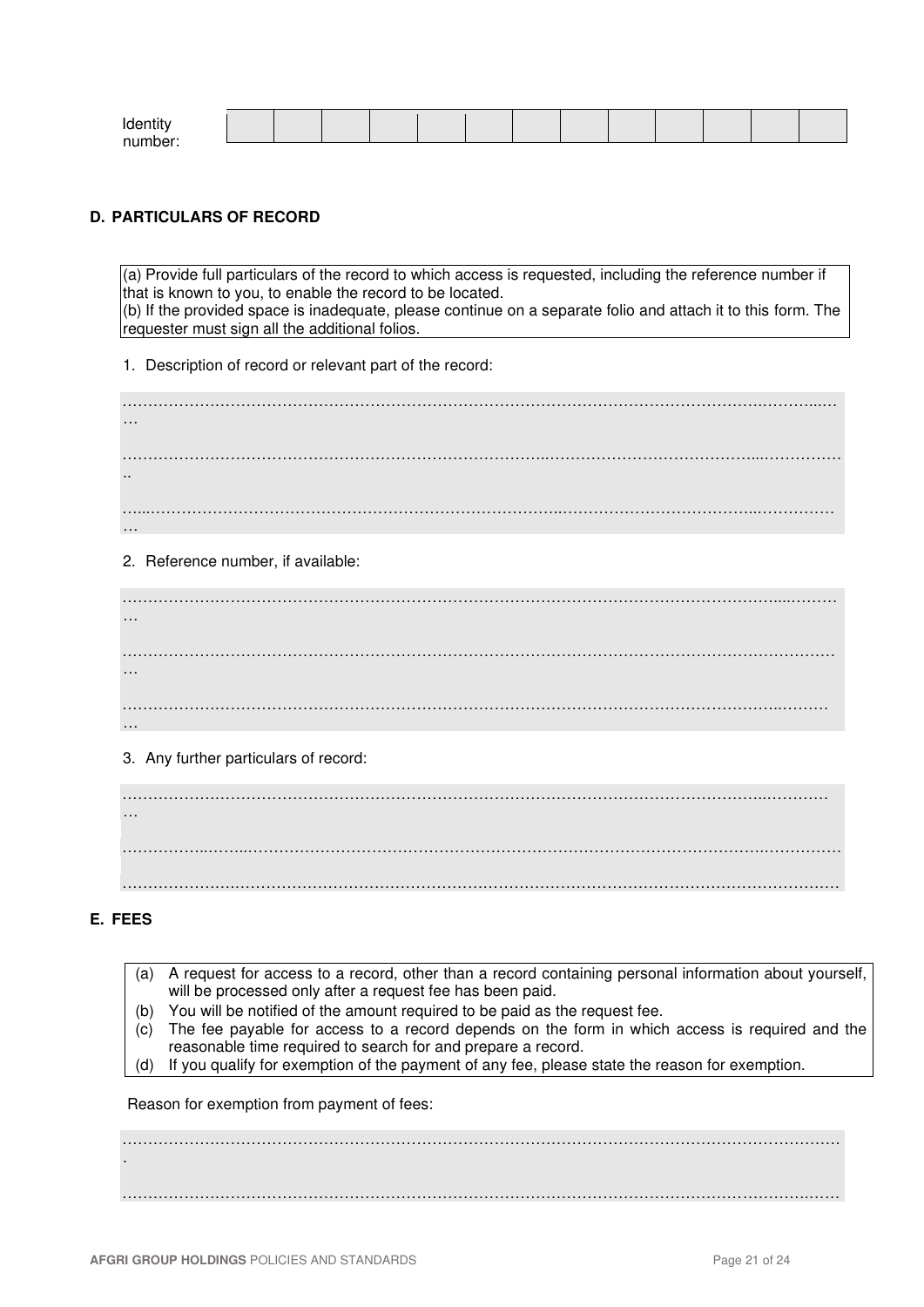### **F. FORM OF ACCESS TO RECORD**

If you are prevented by a disability to read, view or listen to the record in the form of access provided for in 1 to 4 below, state your disability and indicate in which form the record is required.

Disability: ……………………………………. Form in which record is required: ………………………

Mark the appropriate box with an **X**.

NOTES:

- (a) Compliance with your request for access in the specified form may depend on the form in which the record is available.
- (b) Access in the form requested may be refused in certain circumstances. In such a case you will be informed if access will be granted in another form.
- (c) The fee payable for access to the record, if any, will be determined partly by the form in which access is requested.

| 1. If the record is in written or printed form:                                |  |                                                                                                   |  |                                                                   |  |  |  |  |
|--------------------------------------------------------------------------------|--|---------------------------------------------------------------------------------------------------|--|-------------------------------------------------------------------|--|--|--|--|
| copy of record*                                                                |  | inspection of record                                                                              |  |                                                                   |  |  |  |  |
| 2. If record consists of visual images -                                       |  | (this includes photographs, slides, video recordings, computer-generated images, sketches, etc.): |  |                                                                   |  |  |  |  |
| view the images                                                                |  | copy of the images*                                                                               |  | transcription of<br>the images*                                   |  |  |  |  |
|                                                                                |  | 3. If record consists of recorded words or information which can be reproduced in sound:          |  |                                                                   |  |  |  |  |
| listen to the<br>soundtrack (audio<br>cassette)                                |  | transcription of soundtrack* (written<br>or printed document)                                     |  |                                                                   |  |  |  |  |
| 4. If record is held on computer or in an electronic or machine-readable form: |  |                                                                                                   |  |                                                                   |  |  |  |  |
| printed copy of<br>record*                                                     |  | printed copy of information derived<br>from the record*                                           |  | copy in computer<br>readable form*<br>(stiffy or compact<br>disc) |  |  |  |  |

| tif you requested a copy or transcription of a record (above), do you wish the copy or |            |           |
|----------------------------------------------------------------------------------------|------------|-----------|
| transcription to be posted to you?                                                     | <b>YES</b> | <b>NC</b> |
| Postage is payable.                                                                    |            |           |

### **G. PARTICULARS OF RIGHT TO BE EXERCISED OR PROTECTED**

If the provided space is inadequate, please continue on a separate folio and attach it to this form. **The requester must sign all the additional folios.** 

1. Indicate which right is to be exercised or protected:

…………………………………………………………………………………………………………………….. …………………………………………………………………………………………………………………….. …………………………………………………………………………………………………………………...…

2. Explain why the record requested is required for the exercise or protection of the aforementioned right:

……………………………………………………………………………………………………………………..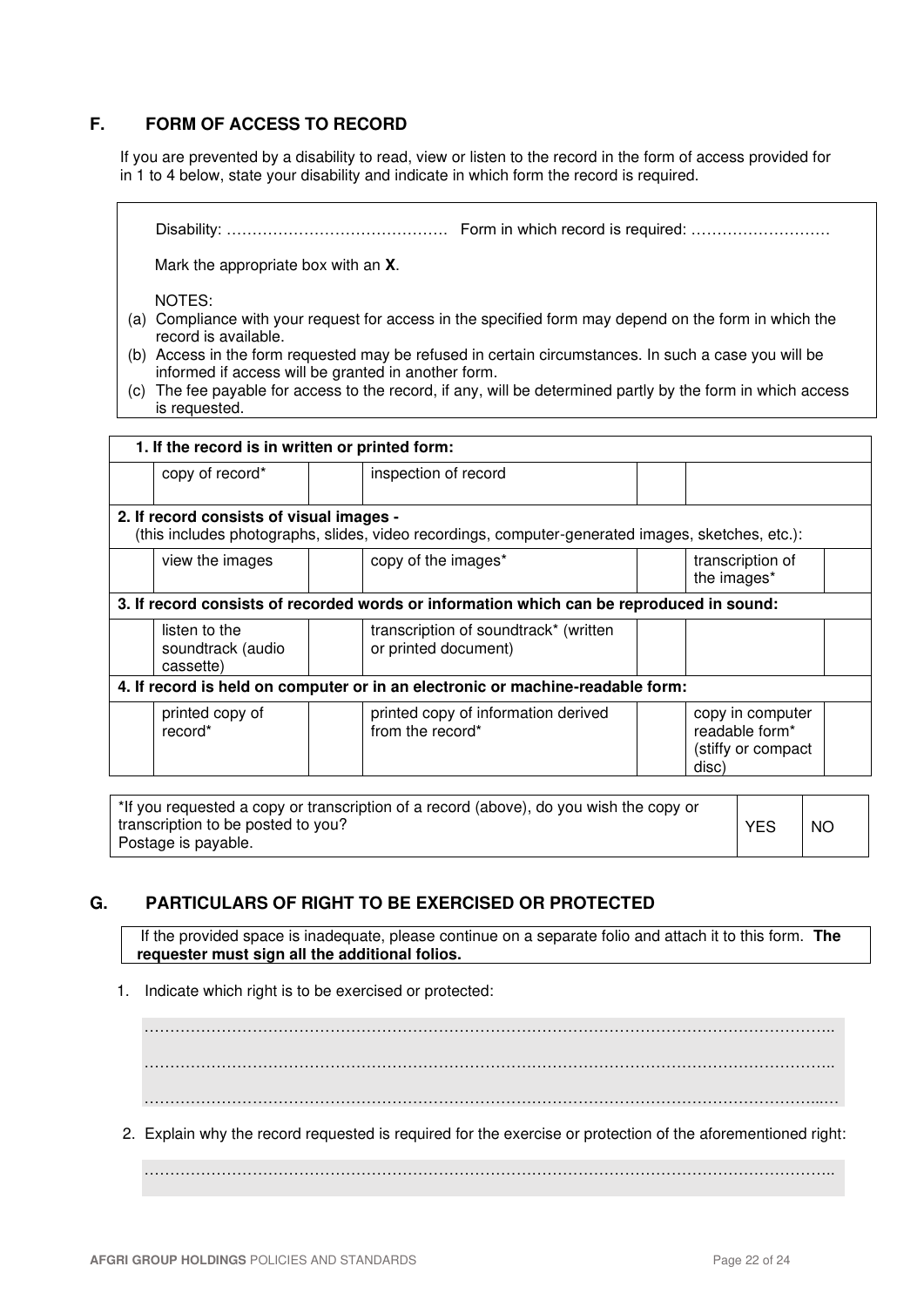…………………………………………………………………………………………………………………….. ……………………………………………………………………………………………………………………..

### **H. NOTICE OF DECISION REGARDING REQUEST FOR ACCESS**

You will be notified in writing whether your request has been approved / denied. If you wish to be informed in another manner, please specify the manner and provide the necessary particulars to enable compliance with your request.

How would you prefer to be informed of the decision regarding your request for access to the record?

……………………………………………………………………………………………………………………..

Signed at …………………………………. this day………… of …………………………year …….

……………………………………………………………… SIGNATURE OF REQUESTER / PERSON ON WHOSE BEHALF REQUEST IS MADE